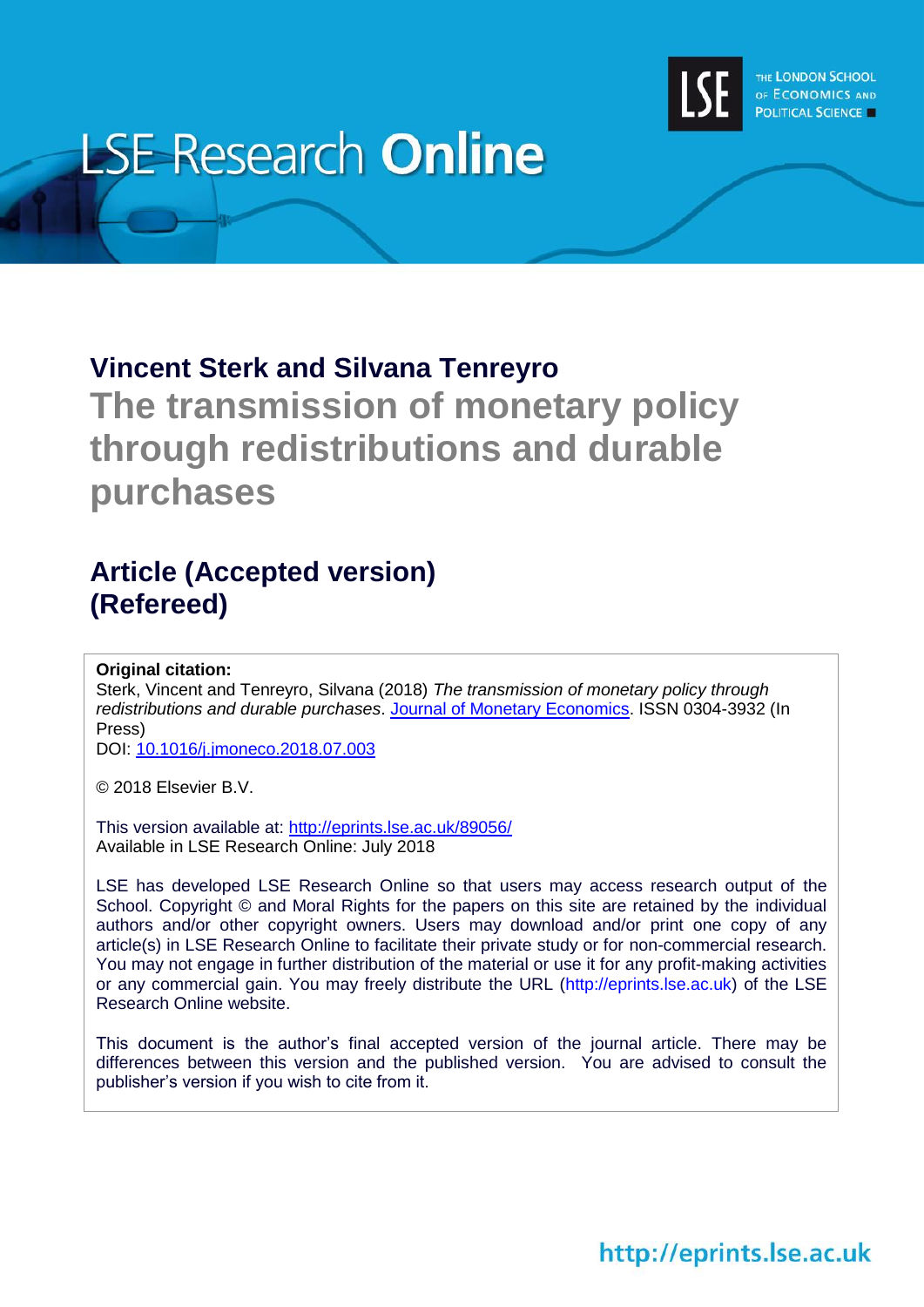<sup>1</sup> The Transmission of Monetary Policy through Redistributions and Durable <sup>2</sup> Vincent Sterk University College London 3

> Silvana Tenreyro London School of Economics

June 2018

#### <sup>4</sup> Abstract

 Using a tractable OLG model with government debt, we study a redistribution channel for the transmission of monetary policy. Expansionary open-market operations generate a negative wealth  $\tau$  effect, increasing households' incentives to save and pushing down the real interest rate. This leads to a substitution towards durables, generating a temporary boom in the durable-good sector. With search and matching frictions, the fall in interest rates causes an increase in labor demand, raising aggregate employment. The model mimics the empirical responses of key macroeconomic variables to monetary policy interventions. The Öscal policy stance plays a key role in the transmission mechanism.

<sup>13</sup> JEL Codes: E1, E52, E58, E32, E31.

<sup>14</sup> Keywords: Open Market Operations, Durables, Heterogeneous Agents

For helpful comments, we would like to thank the editor, Urban Jermann, an anonymous referee, Marios Angeletos, Marco Bassetto, Francesco Caselli, Larry Christiano, Carlos Garriga, Jordi Gali, Mark Gertler, Bernardo Guimaraes, Patrick Kehoe, Amir Kermani, Pete Klenow, Per Krusell, David Laibson, Francesco Lippi, Andy Neumeyer, Christopher Palmer, Michael Peters, Monika Piazzesi, Morten Ravn, Ricardo Reis, Martin Schneider, Rob Shimer, Harald Uhlig, Ivan Werning, Jaume Ventura, Francesco Zanetti, and seminar participants at LSE, Stanford, Berkeley, CREI, UAB, UCL, Manchester, Mannheim, Sveriges Riksbank, Southampton University, EIEF, HECER, SED, Normac 2013, the Northwestern-UCL conference 2014, the 2015 CEP - St. Louis Fed - WUSTL Workshop, the 2015 annual conference of De Nederlandsche Bank, and the RES 2016. Tenreyro gratefully acknowledges funding from ERC Consolidator Grant 681664 (MACRO-TRADE).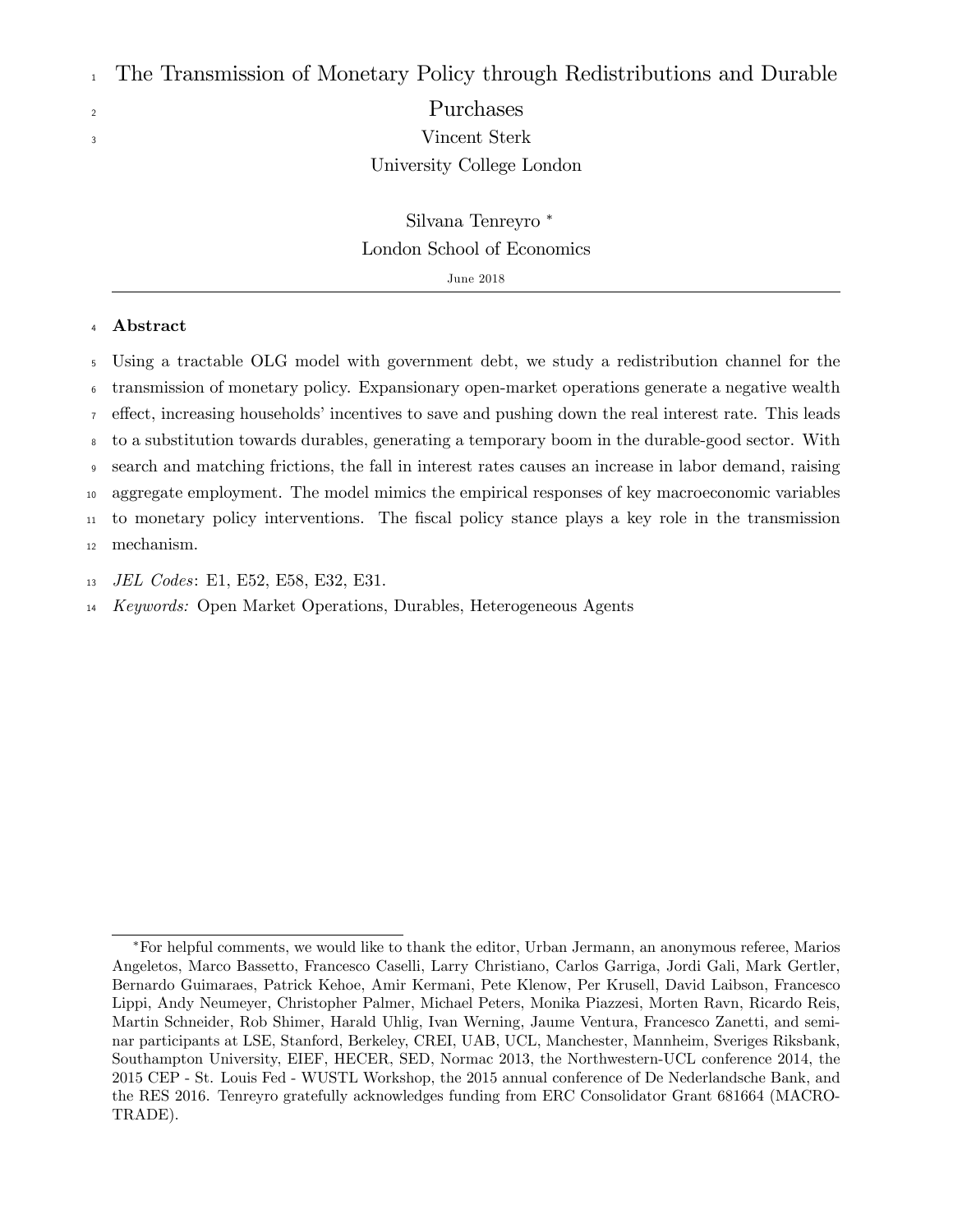#### 1. Introduction

 A central question in monetary economics is how monetary policy interventions transmit to the real economy. This paper contributes to the literature by studying a redistribution channel for the transmission of monetary policy. Using a tractable quantitative model build- $\frac{1}{2}$  ing on Gertler (1999), the paper shows that this channel can account for a significant fraction of the empirical responses of key macroeconomic aggregates to monetary policy interventions. An important element for the transmission channel we emphasize is the rather uncontro- versial assumption (applicable to the United States and other industrialized countries) that the government is a big net debtor in the economy, while the private sector as a whole is <sup>10</sup> a net creditor.<sup>1</sup> Overlapping generations of households consume durable and non-durable goods and work and save for retirement through bonds, money holdings, and durable goods. A temporary expansion in monetary policy carried out through open market operations (OMO), whereby the central bank purchases government bonds, pushes down the nominal interest rate and leads to a temporary increase in ináation. This price adjustment, needed to close the gap between money supply and demand, causes a downward revaluation of the  $_{16}$  government debt, generating a negative wealth effect for the private sector.<sup>2</sup> The fall in private wealth induces households to save a larger fraction of their income, as they seek to restore their retirement savings, pushing down the real interest rate. This in turn leads to a substitution towards durable goods, generating a boom in the durable good sector. With search and matching frictions in the labor market, job vacancies are a form of productive investment, as they create durable employment matches. The decline in the real interest rate thus increases the demand for both durables and productive investment, leading to an increase in aggregate employment and output.

US households tend to hold bank deposits, while banks hold government bonds; we implicitly assume that competitive banks fully pass through their losses to households and accordingly, in the model, we merge the household and banking sectors.

<sup>&</sup>lt;sup>2</sup>Though the intervention redistributes wealth from retired towards working-age households, we argue that the dominant effect is the redistribution away from the household sector and to the government.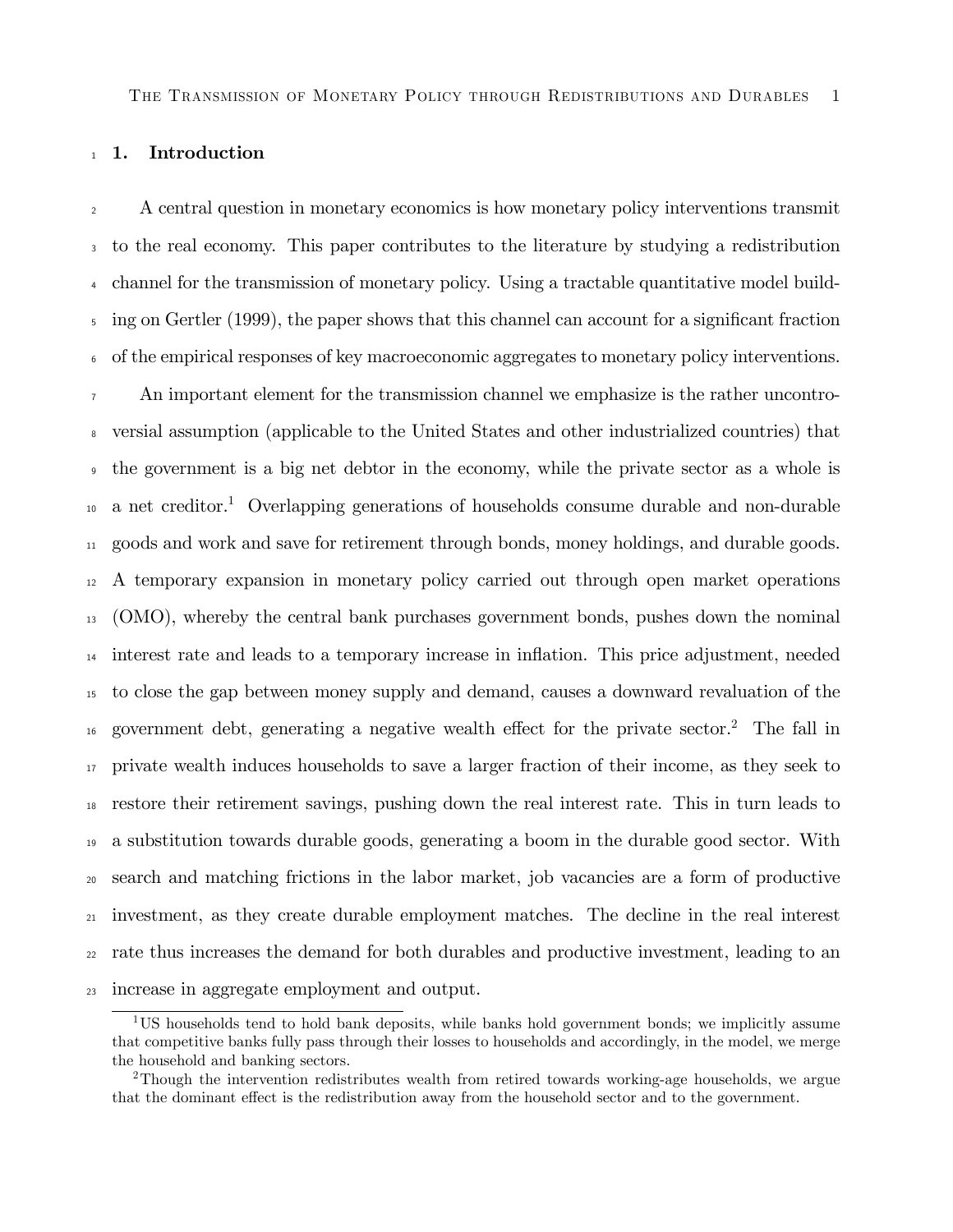<sup>1</sup> The emphasis on durable goods in the model is motivated by the empirical finding that <sup>2</sup> the response of activity to monetary policy is largely driven by the durable goods sector. The <sup>3</sup> introduction of search and matching frictions, while not necessary for the qualitative results, <sup>4</sup> adds realism and generates significant persistence in the responses of economic variables to <sup>5</sup> monetary policy, in line with the empirical evidence. (For expositional clarity, we study <sup>6</sup> versions of the model with and without search and matching frictions.)

<sup>7</sup> The redistributive channel in our model is motivated by Doepke and Schneider (2006a)'s 8 empirical study, which shows that inflationary episodes can cause significant revaluations of 9 assets and redistributive effects from wealthy, middle age, and old households towards the <sup>10</sup> government (the main debtor) and poor, young households. Similar evidence is documented <sup>11</sup> by Adam and Zhu (2014) for European countries and Canada. Despite the stark empirical <sup>12</sup> Öndings, most DSGE models used for quantitative monetary policy analysis rely on a rep-<sup>13</sup> resentative agent formulation and thus abstract from redistributional effects. In this paper,  $14$  we show that these redistributive effects can have a sizeable impact on real macroeconomic <sup>15</sup> aggregates.

 We proceed in two steps. First, building on Gertler and Karadi (2015)'s identification strategy, we show that following an unexpected monetary policy expansion, the real value <sup>18</sup> of public debt falls and the price level increases. The results indicate a swift and significant  $_{19}$  response of the aggregate price level, without the so called "price puzzle" resulting from other identiÖcation strategies. These, in themselves, are novel Öndings that motivate the  $_{21}$  exploration of revaluation effects. Furthermore, we corroborate that the durable-good sector is the key driver of the response of real activity to monetary policy expansions, and show that nondurables and services display a relatively mild response. In the second step, we develop a tractable model to quantitatively study the aggregate effects caused by the revaluation of government liabilities due to monetary policy interventions. We show that the model can quantitatively account for most of the increase in durable expenditures, and a substantial part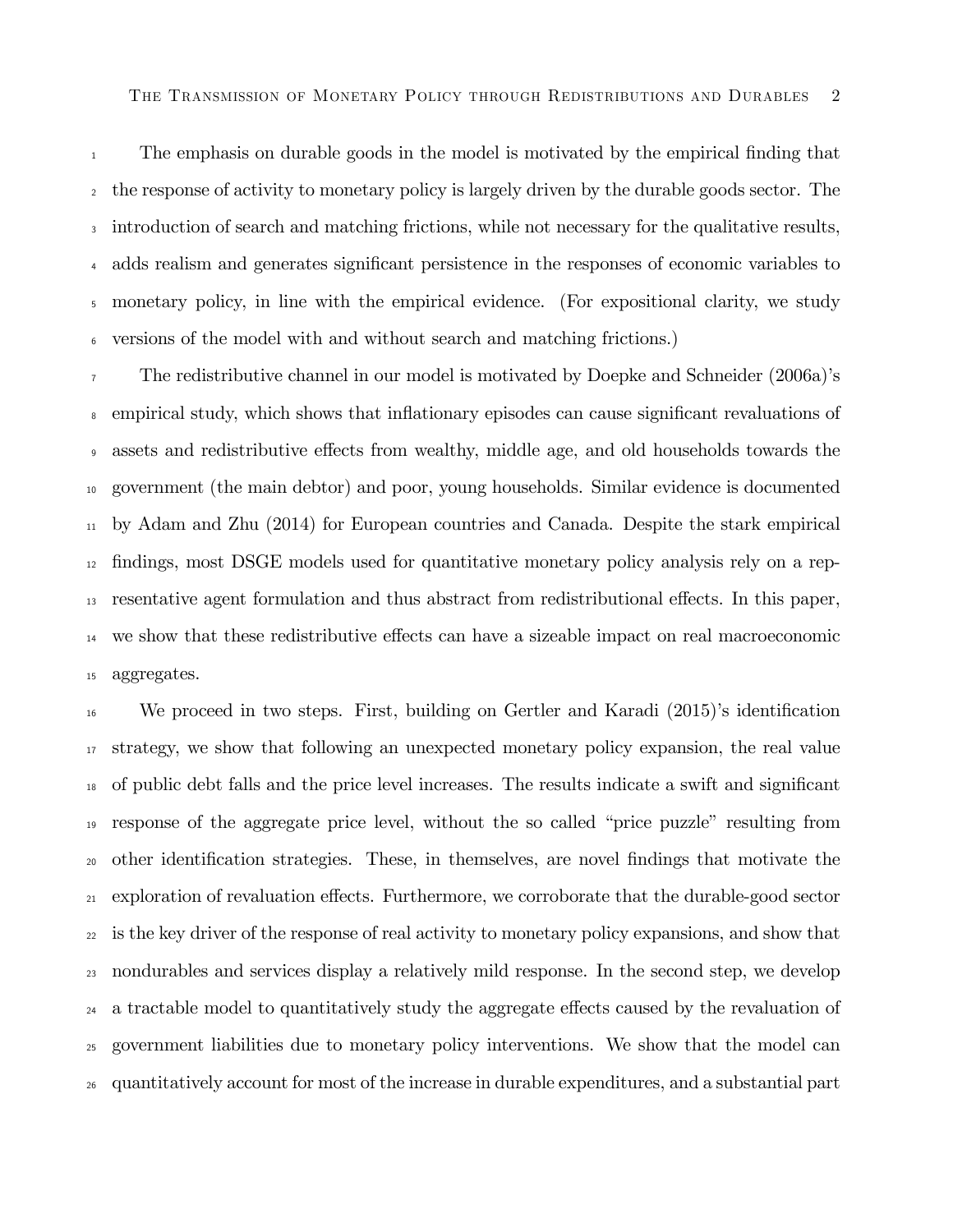<sup>1</sup> of the response in non-durables following a monetary policy expansion. A crucial element in <sup>2</sup> the model is the presence of a government sector; despite playing a passive role, its presence <sup>3</sup> is relevant as it leads to a redistribution of wealth away from the private sector—as well as 4 across households—causing a fall in the real interest rate and a boom in durables.

<sup>5</sup> An open issue is of course what the government does with its windfalls.<sup>3</sup> Following <sup>6</sup> standard assumptions in the literature, the government in our model is a passive agent; in <sup>7</sup> particular, the model abstracts from government consumption and assumes that the Treasury <sup>8</sup> follows a balanced-budget policy, using the increased net income flows to finance a persistent <sup>9</sup> reduction in (non-distortionary) taxes. While these tax cuts help to compensate households <sup>10</sup> for their wealth losses, they do not undo the redistributive effects. In particular, retirees  $_{11}$  emerge as the biggest losers from the operation whereas future (unborn) generations benefit <sup>12</sup> the most. In between these extremes are agents who are in the working phase of their lives <sup>13</sup> when the shock hits. They suffer a negative revaluation of their retirement savings but do not <sup>14</sup> receive full compensation from the Treasury once they retire. So, on net, living agents lose <sup>15</sup> and this breakdown of the Ricardian equivalence (Barro, 1974) leads to the non-neutrality <sup>16</sup> of money.

<sup>17</sup> Our model highlights that the real effects of open market operations can be sharply <sup>18</sup> different from the effects of "helicopter drops", that is, tax cuts financed by an increase <sup>19</sup> in the money supply, even though the effects of the two policies on nominal interest rates <sup>20</sup> and prices are similar. Indeed, we show that an expansionary helicopter drop causes a <sub>21</sub> counterfactual fall in durables and a decline in output and hours. The difference, as will <sub>22</sub> become clear, is driven by the distributional effects that the two policies generate. Our <sup>23</sup> analysis takes Doepke and Schneider (2006a)ís results one step further to show that the

<sup>&</sup>lt;sup>3</sup>An expansionary OMO improves the financial position of the government via two channels. First, an increase in prices reduces the real value of government debt. Second, the operation increases the Central Bank's bonds holdings and consequently its stream of interest revenues, which are transferred to the Treasury as they are accrued. In the data, these remittances amount to an average of two percent of government expenditures per year, with high variability over time.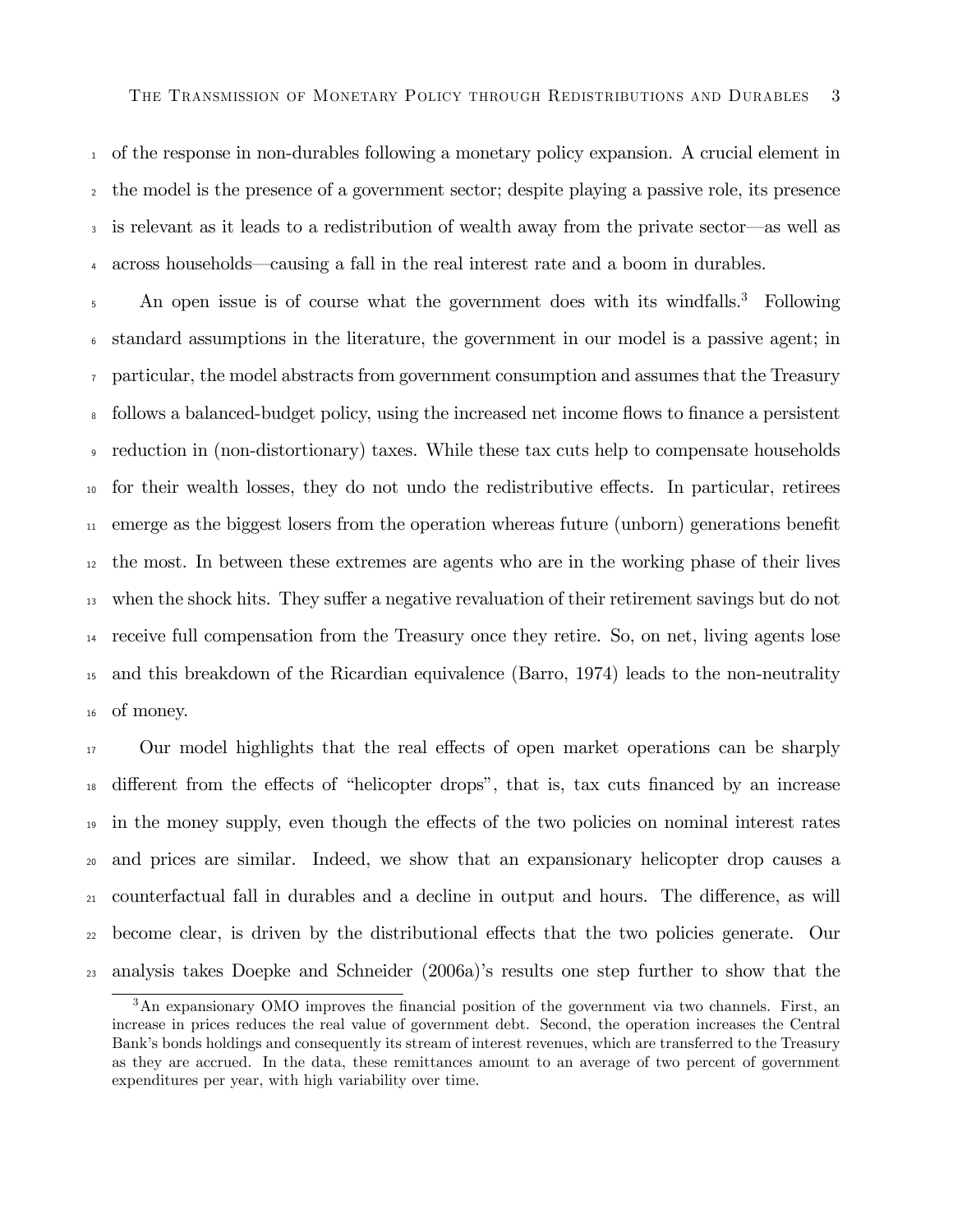<sup>1</sup> macroeconomic effects stemming from the revaluation of wealth will critically depend on <sup>2</sup> how the policy is implemented.

<sup>3</sup> We conclude by stressing that our model complements the standard New Keynesian <sup>4</sup> (NK) paradigm, by highlighting a transmission channel that is omitted by construction when 5 assuming a representative household, and which operates even under flexible prices. We also <sup>6</sup> complement an important literature following Iacoviello (2005), who studies how endogenous  $\sigma$  collateral constraints affect the transmission of (monetary policy) shocks. His propagation 8 mechanism operates via persistent changes in the relative price of durables vis- $\hat{a}$ -vis non-<sup>9</sup> durables, from which we abstract.<sup>4</sup> Finally, our redistributional channel and associated <sup>10</sup> non-Ricardian effects bring the interplay between monetary and fiscal policy to the forefront <sup>11</sup> of the analysis. Empirically, we provide evidence of such interaction by documenting a <sup>12</sup> substantial response of public debt to a monetary policy shock. In the model, we Önd that <sup>13</sup> the response of real activity is magnified considerably once we match the empirical path of <sup>14</sup> the public debt following a monetary policy shock.

<sup>15</sup> Relation to the Literature. As emphasized by Woodford (2012), in standard modern, <sup>16</sup> general-equilibrium, frictionless asset pricing models, open market purchases of securities by  $_{17}$  Central Banks have no effect on the real economy. This result, which goes back to Wallace <sup>18</sup> (1981)ís seminal article, is at odds with the widely held view that open market operations  $_{19}$  (OMO) by Central Banks affect interest rates—and at odds indeed with the very practice <sub>20</sub> of Central Banks. The "irrelevance" or neutrality of OMO is easiest to see in the context of  $_{21}$  a representative agent model, as explained by Woodford (2012); however, Wallace (1981)'s <sup>22</sup> widely cited result applies to a more general setting with heterogeneous agents. A key premise <sup>23</sup> for Wallaceís irrelevance result, however, is that OMO by the Central Bank are accompanied <sup>24</sup> by fiscal transfers that ensure no change in the income distribution following the monetary <sup>25</sup> policy intervention. In other words, by construction, distributional effects of OMO are muted

<sup>&</sup>lt;sup>4</sup>We have verified that our empirical results are robust to controlling for the relative price of durables.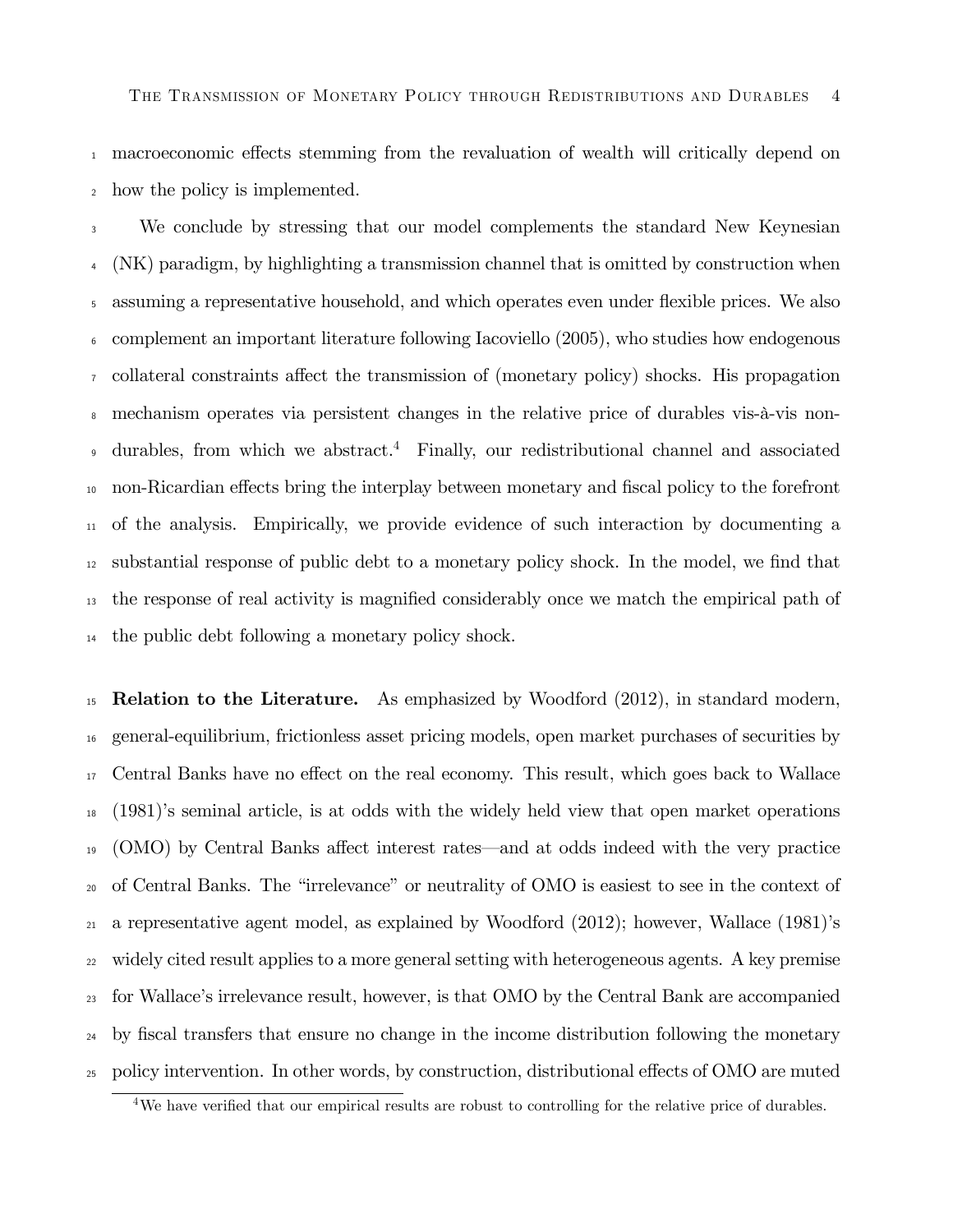$_1$  by fiscal transfers that neutralize distributional changes—and hence preclude any change in individuals' decisions following the intervention.<sup>5</sup> 2

<sup>3</sup> In contrast with Wallace (1981), OMO have real effects in our model economy because <sup>4</sup> we allow for redistributional effects. Indeed, the goal of this paper is to study the effects of <sup>5</sup> monetary policy interventions when, realistically, OMO are not accompanied by neutralizing  $6$  fiscal transfers—nor is there a complete set of state-contingent securities that would ensure an unchanged income distribution following the policy intervention. $6$ 7

 The paper connects with a growing branch of the literature that seeks to study alter- native channels for the transmission of monetary policy, which can complement the stan- $\alpha$  dard channel based on nominal rigidities.<sup>7</sup> More quantitative analyses can be found in Doepke and Schneider (2006b), Meh, RÌos-Rull, and Terajima (2010), Algan, Allais, Challe  $_{12}$  and Ragot (2012) and Gottlieb (2012). Like us, they numerically analyze the effects of monetary policy and/or ináation in a áexible price economy with aggregate dynamics and heterogeneous-agents. However, none of these papers models open market operations or consumer durables, both key elements of the transmission mechanism we highlight. More crucially, they do not consider the critical role played by the government as net debtor, which  $_{17}$  leads to the negative wealth effect in the private sector.<sup>8</sup> Finally, our model is solved quickly

 $5$ Wallace (1981) refers to this condition as "unchanged fiscal policy." An unchanged fiscal policy in that context is one in which there is no change in government consumption and no change in the income or wealth distribution. To implement Wallace's OMO without the redistributional effects, a Central Bank needs to rely on the Treasury to adjust transfers and taxes in a particular way to keep the income distribution unchanged. An alternative way of obtaining this result would be to have a complete set of contingent securities that would undo any change in the income distribution.

 $6$ The motivation is necessarily a practical one. When researchers estimate the causal effects of monetary policy interventions, they do not (cannot) abstract from or control for the distributional effects they cause and there is no accompanying fiscal policy that undoes them in practice. Hence, to understand the effects of those interventions on activity, researchers need to take into account the potential impact of the redistribution caused by the policy intervention and any interaction with the Öscal policy in place.

<sup>7</sup>Examples in this literature are Grossman and Weiss (1983), Rotemberg (1984), and Alvarez and Lippi  $(2014)$ , who study the role of segmentation in financial markets and the redistributive effects caused by monetary policy. Lippi, Ragni, and Trachter (2013) provide a general characterization of optimal monetary policy in a setting with heterogeneous agents and incomplete markets.

 $8$ The qualitative effects are also different: Doepke and Schneider (2006b) and Meh et al. (2010) generate a contraction in activity following a monetary policy expansion, whereas our model generates a boom in activity driven by the durable good sector.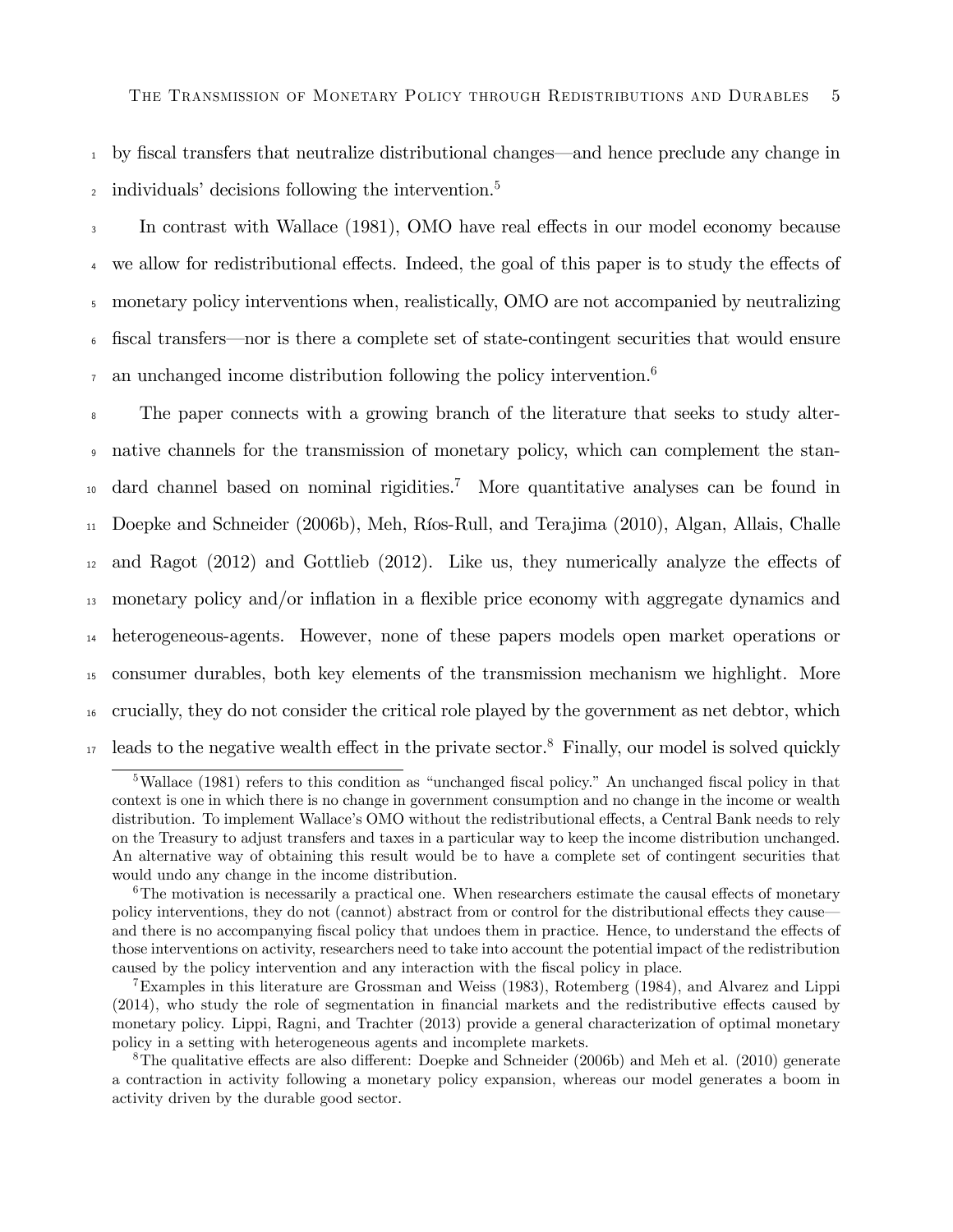using standard linearization methods, allowing for a straightforward comparison to VARs as well as New-Keynesian DSGE models. To achieve this, we follow a simple stochastic ageing <sup>3</sup> structure introduced in Gertler (1999), but differently from Gertler (1999), we work out a computational strategy that allows for standard preferences.<sup>9</sup> 

 Our paper also relates to recent work by Auclert (2015) and Kaplan, Moll, and Violante  $6\,(2016)$ . Auclert (2015) focuses on the redistribution of wealth across agents with different <sup>7</sup> marginal propensities to consume and different exposure to interest rate changes. Kaplan, Moll, and Violante (2016) study a setting with heterogenous agents in a NK framework with price rigidities (see also Werning (2015) and Gornemann, Kuester and Nakajima (2012) for related analyses). While we abstract from price rigidities, our model shares with Kaplan, Moll and Violante (2016) the property that the Öscal response to monetary policy shocks plays a crucial role in the transmission mechanism.

 The remainder of this paper is organized as follows. Section 2 presents and discusses the main empirical facts that motivate key features of our model. Section 3 introduces a simple version of the model and discusses the basic mechanisms at play. Section 4 presents the full model with labor market frictions, which both add realism to the model and increase the persistence of the responses of key macroeconomic aggregates to monetary policy interven- tions; the section then studies the extent to which the model can quantitatively account for  $_{19}$  the empirical evidence. Section 5 offers concluding remarks.

#### 2. Empirical Evidence

<sub>21</sub> In this Section we first revisit the empirical evidence on the effects of monetary policy shocks on the macroeconomy, highlighting the role of durables and the government debt. We do so by estimating a structural VAR model using Gertler and Karadi (GK, 2015)ís

Gertler's approach requires the utility function to be in a class of nonexpected utility preferences, excluding for example standard CRRA utility functions, whereas our model is instead compatible with the latter.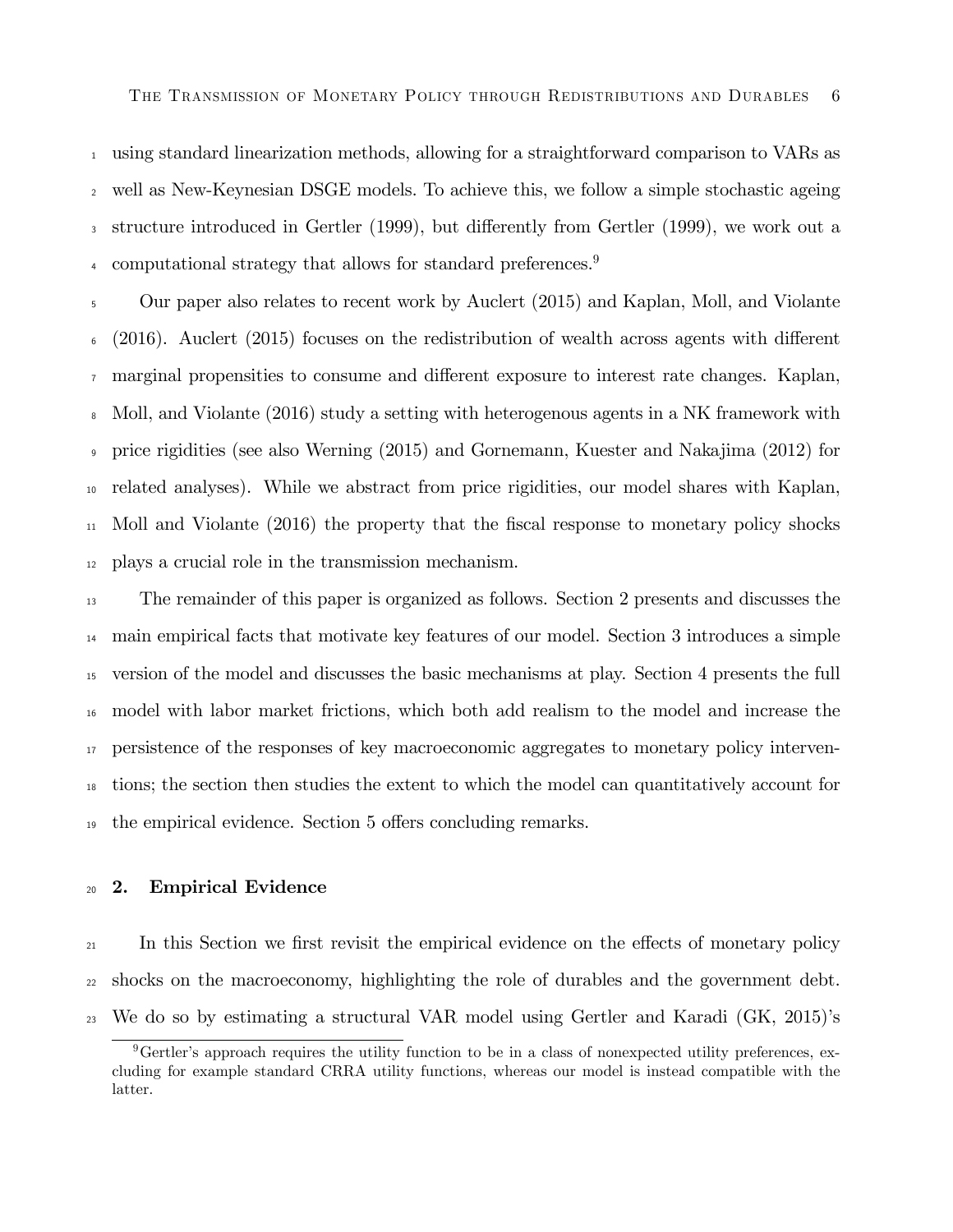<sup>1</sup> identification strategy. Details on this can be found in Appendix A1. For earlier VAR  $\alpha$  evidence on the effects of monetary policy on durables, see e.g. Erceg and Levin (2006) and Monacelli (2009).

 $\frac{4}{4}$  Following GK, we use monthly data starting in July 1979, when Paul Volcker took office as chairman of the Federal Reserve System, and end the sample in July 2012. Also following GK, we include twelve lags of data and use the one-year rate on government bonds as the policy indicator. The non-policy variables in the system include the seasonally adjusted Consumer Price Index (CPI) in (log) levels, as well as expenditures on durables and non- durables, both seasonally adjusted and deáated with the CPI. Further, we control for the Gilchrist and Zakrajöek (2012) excess bond premium, following GK. Finally, we include total public debt, deáated by the CPI, which is relevant for the monetary transmission mechanism that we study. This data series has been retrieved manually from the Monthly Statements of Public Debt of the United States, available online via www.treasurydirect.gov.

 Our approach to identifying monetary policy shocks follows GK, who use the methodol- ogy of Mertens and Ravn (2013). A key element of the approach is the use of an instrumental variable which is correlated with the monetary policy shock, but not with the other macro- economic shocks. The instrument used is the change in the three-month ahead futures rate during a 30 minute window around announcements by the Federal Open Market Committee (FOMC). <sup>10</sup> We scale the Impulse Response Functions (IRFs) such that the one-year rate declines by a maximum of 75 basis points.

<sup>21</sup> The estimated IRFs are depicted in Figure 1, together with 95 percent confidence bands. The monetary expansion triggers an increase in ináation. On an annualized basis, the monthly ináation rate increases by more than two percentage points on impact. Thus, our  $_{24}$  results do not exhibit a "price puzzle". On the contrary, inflation swiftly increases, even

The data series for the instrumental variable is taken from GK, who convert the surprises to a monthly frequency using a weighting procedure which accounts for the precise timing of each FOMC within the month. The instruments are available over the period 1990-2012.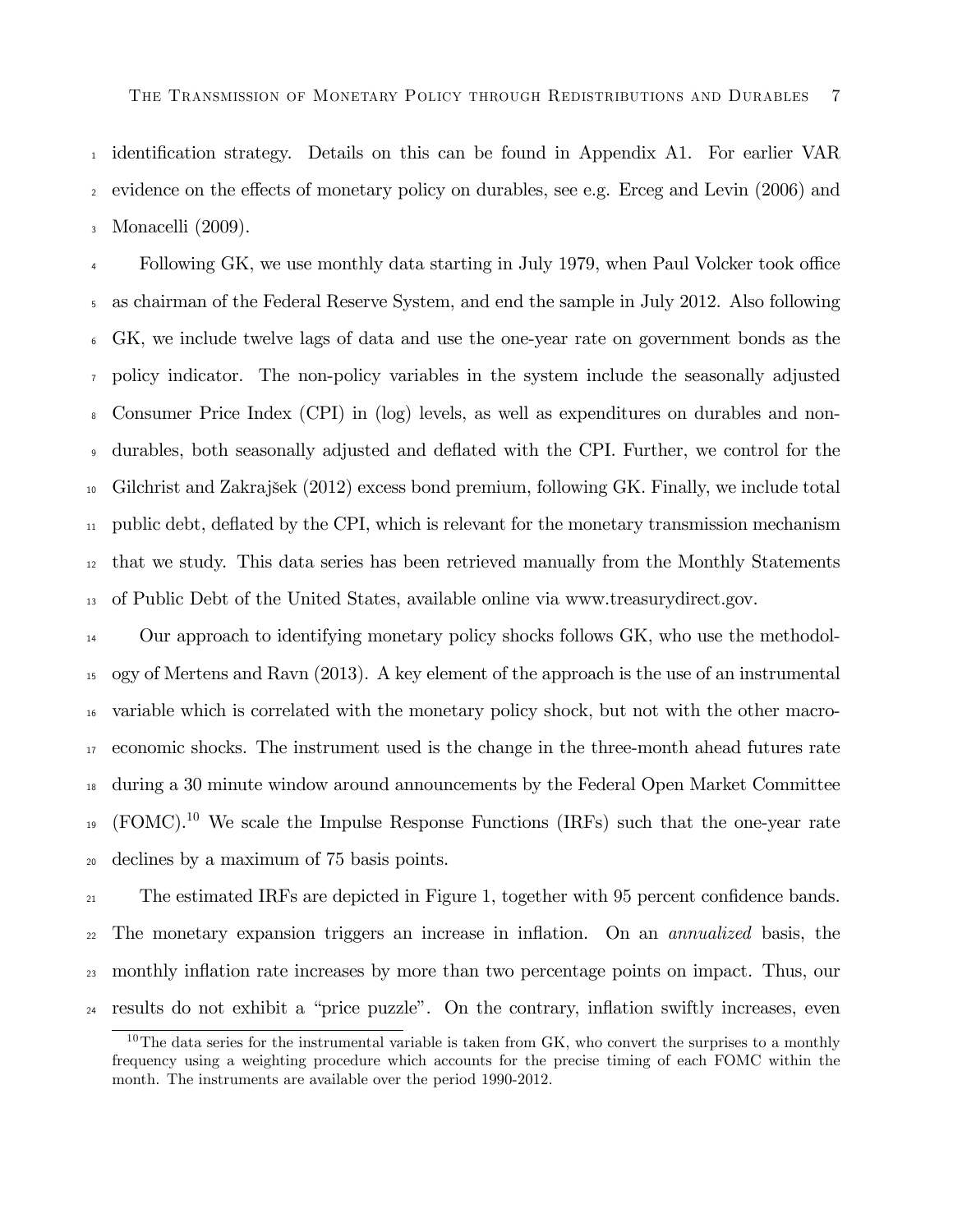$_1$  though the increase is short-lived. The inflation response implies that the price level (not plotted) increases peristently, by about  $0.5$  percent.<sup>11</sup> Further, there is a large, somewhat <sup>3</sup> gradual increase in durables expenditures, up to about 2 percent. By contrast, the increase in <sup>4</sup> non-durables expenditures is much smaller. On impact, non-durables even decline substan- $\frac{1}{2}$  tially. Furthermore, real public debt shows a large and significant decline.<sup>12</sup> Figure 1 also <sup>6</sup> displays responses from our full quantitative model. We discuss these responses in Section <sup>7</sup> 5. For now, we simply highlight that the model responses fall largely within the empirical 8 confidence bands.

9 While our identification strategy follows Gertler and Karadi (2015), we include a different <sup>10</sup> set of variables in the VAR. In the Appendix, we directly compare the responses of the one-<sup>11</sup> year interest rate and the CPI level, as implied by our VAR, to those reported in Gertler and  $_{12}$  Karadi (2015). It turns out that the response of inflation is very similar: the CPI displays a <sup>13</sup> sharp and temporary increase, which will be mimicked by our model.

 $_{14}$  Redistributive Effects of Monetary Policy. A main goal of our paper is to study <sup>15</sup> the redistributive effects of monetary policy and their impact on aggregate variables in a <sup>16</sup> quantitative model. A number of recent empirical papers substantiate our motivation. In  $17$  particular, Doepke, and Schneider (2006a) document significant wealth redistributions in the <sup>18</sup> US economy following (unexpected) ináationary episodes. Their analysis is based on detailed <sup>19</sup> data on assets and liabilities held by different segments of the population, from which they <sub>20</sub> calculate the revaluation effects caused by inflation. The authors find that the main winners <sup>21</sup> from a monetary expansion are the government as well as poor, young households, whereas <sup>22</sup> the losers tend to be richer, middle age and older households (in their forties or above). <sup>23</sup> Note that households as a whole are net creditors and the government is a net debtor in

<sup>11</sup>For other VAR approaches that avoid the price puzzle, see e.g. Bernanke, Boivin and Eliasz (2005) and Castelnuovo and Surico (2010).

<sup>&</sup>lt;sup>12</sup>There is also a decline in the excess bond premium (not plotted), which is in line with the results of GK (given the size and the sign of the shock).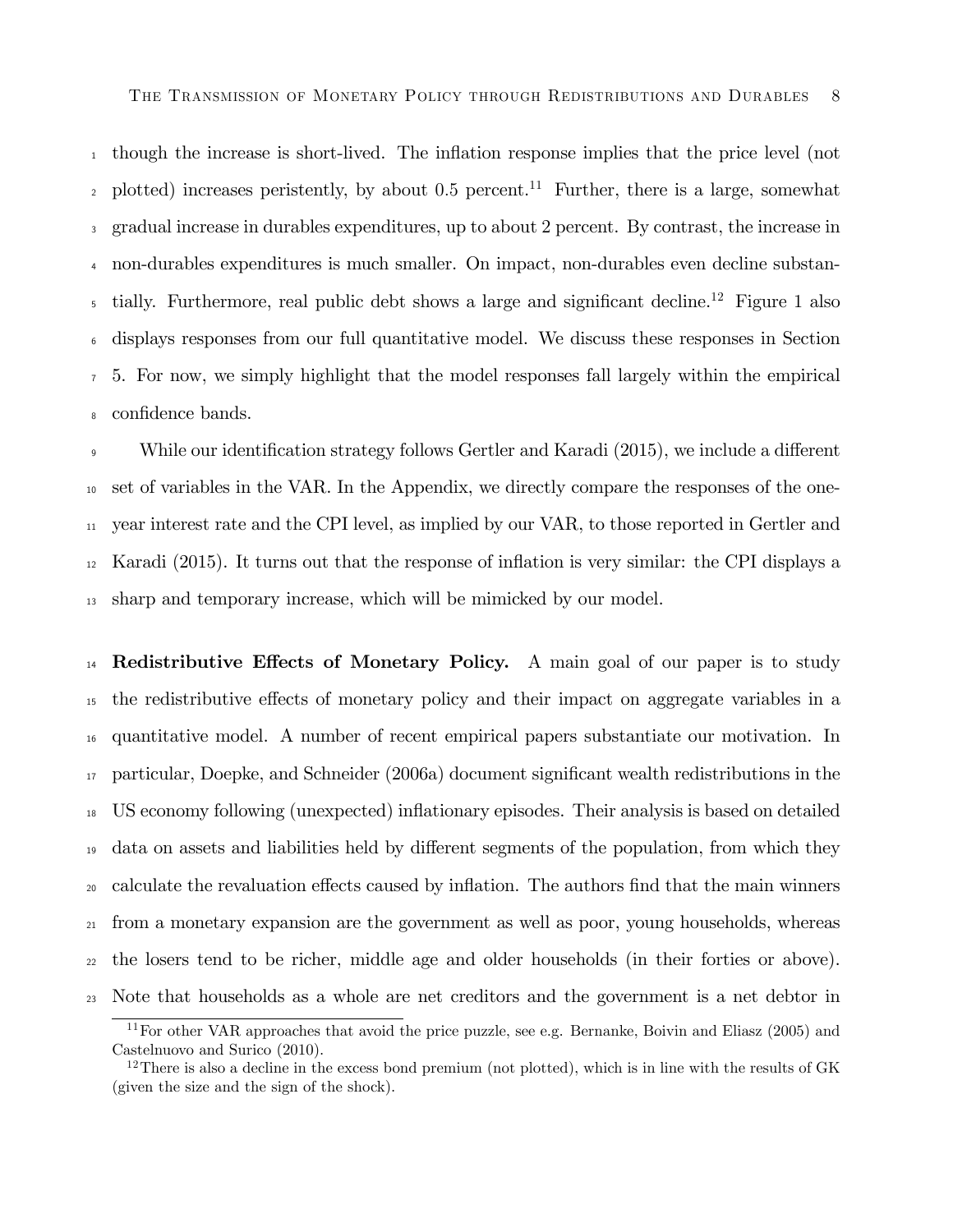the US economy. Adam and Zhu (2014) document similar patterns for Euro area countries and Canada, and update the results for the United States. As for the US economy, in most euro-area countries, the household sector is a net creditor and the government is a net debtor. <sup>4</sup> Our model embeds these redistributive revaluation effects and brings two additional con-5 siderations to the analysis. The first consideration is how these redistributive effects alter  $\epsilon$  the various demographic groups' incentives to work, consume, and save in different types of <sup>7</sup> assets, the hiring decision of firms, and finally, how these changes affect the macroeconomy. The second consideration is how the Treasury redistributes the higher revenues stemming from an expansionary monetary policy intervention. These higher revenues consist of i) higher value of remittances received from the Central Bank as a result of the interest on  $_{11}$  bonds earned by the Central Bank; and ii) gains from the revaluation of government debt— assuming the government is a net debtor. The revaluation gains by the government can be large, as Doepke and Schneider (2006a)ís calculations illustrate. The remittances are also considerable, amounting to an average of two percent of total government revenues during our period of analysis, with signiÖcant volatility. We assume that these remittances are rebated to the working-age agents, as in practice the taxation burden tends to fall on the work- $_{17}$  ing population. However, the framework can be adjusted to allow for different tax-transfer 18 configurations.

 An additional empirical paper motivating our analysis is Coibion et al. (2012), who Önd that unexpected monetary contractions as well as permanent decreases in the ináation target lead to an increase in inequality in earnings, expenditures, and consumption. Their results rely on the CEX survey, and thus exclude top income earners. The authors however argue that their estimates provide lower bounds for the increase in inequality following monetary policy contractions. This is because individuals in the top one-percent of the  $_{25}$  income distribution receive a third of their income from financial assets—a much larger share than any other segment of the population; hence, the income of the top one-percent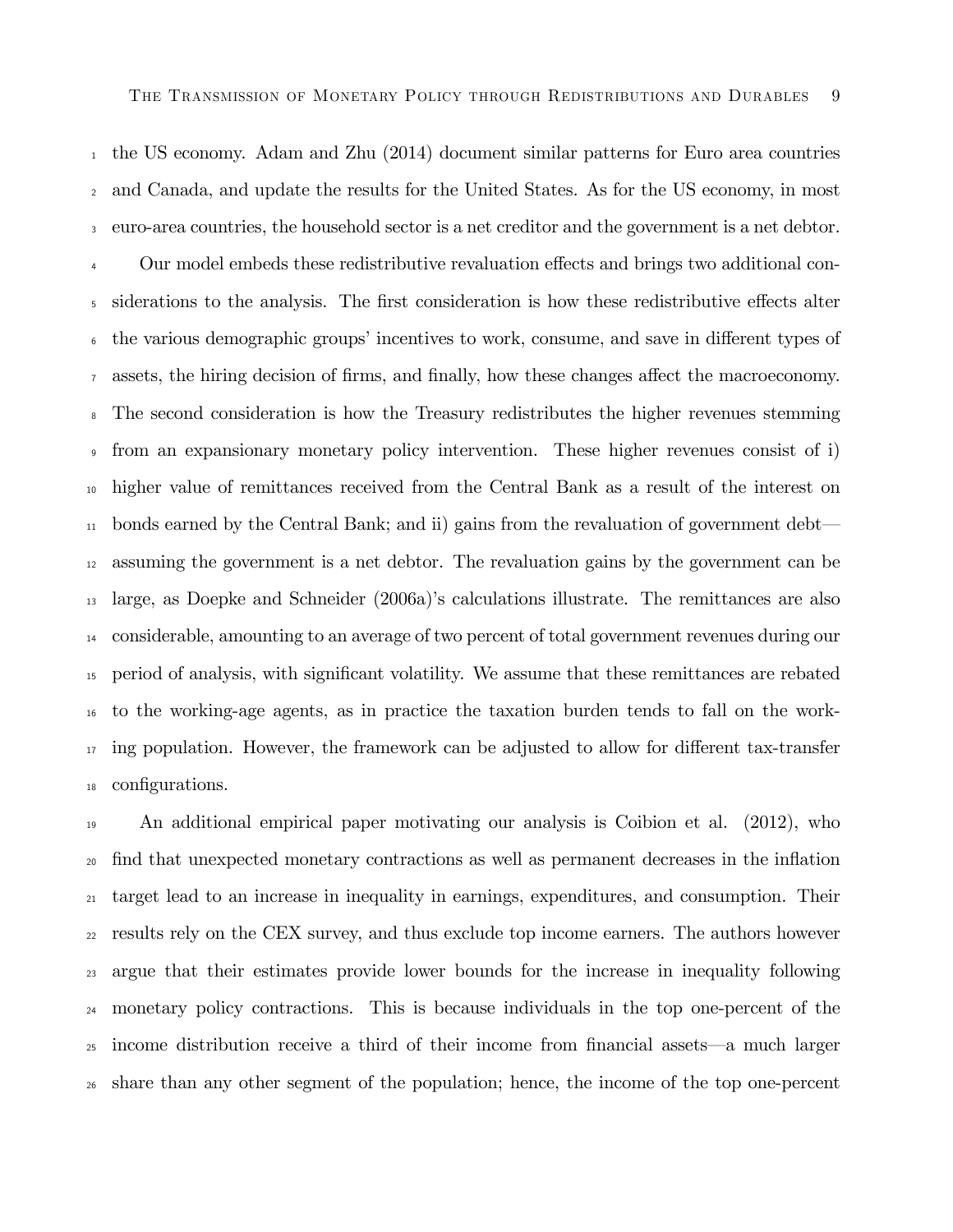likely rises even more than for most other households following a monetary contraction.

 Consistent with these Öndings, in our model, monetary policy expansions cause a redis- tribution of income from retirees, who rely more heavily on their nominal wealth as a source of Önance for consumption, to working agents and future tax payers. The consumption of goods by working agents increases relative to that of retired agents following a monetary  $\epsilon$  expansion. These results are more directly examined by Wong (2015), who finds that total expenditures by the young increase relatively to those of older people following a monetary policy expansion, the latter identiÖed through a recursive VAR assumption.

#### 3. Monetary policy shocks in a simple heterogeneous-agent model

<sup>10</sup> We study the dynamic effects of monetary policy shocks in a general equilibrium model that embeds overlapping generations and a parsimonious life-cycle structure with two stages: working life and retirement. Transitions from working life to retirement and from retirement to death are stochastic but obey Öxed probabilities, as in Gertler (1999). Financial markets are incomplete in the sense that there exists no insurance against risks associated with retirement and longevity. As a result, agents accumulate savings during their working lives, which they gradually deplete once retired. These savings can take the form of money, bonds, and durable consumption goods.

 The money supply is controlled by a Central Bank, who implements monetary policy using open market operations, that is, by selling or buying bonds. Realistically, we assume <sup>20</sup> that the Central Bank transfers its profits to the Treasury. The Treasury in turn balances its budget by setting lump-sum transfers to households. In this environment we study the <sup>22</sup> dynamic effects of persistent monetary policy shocks. We contrast our benchmark model <sup>23</sup> with an alternative economy in which the Central Bank uses "helicopter drops" of money rather than OMO to implement monetary policy.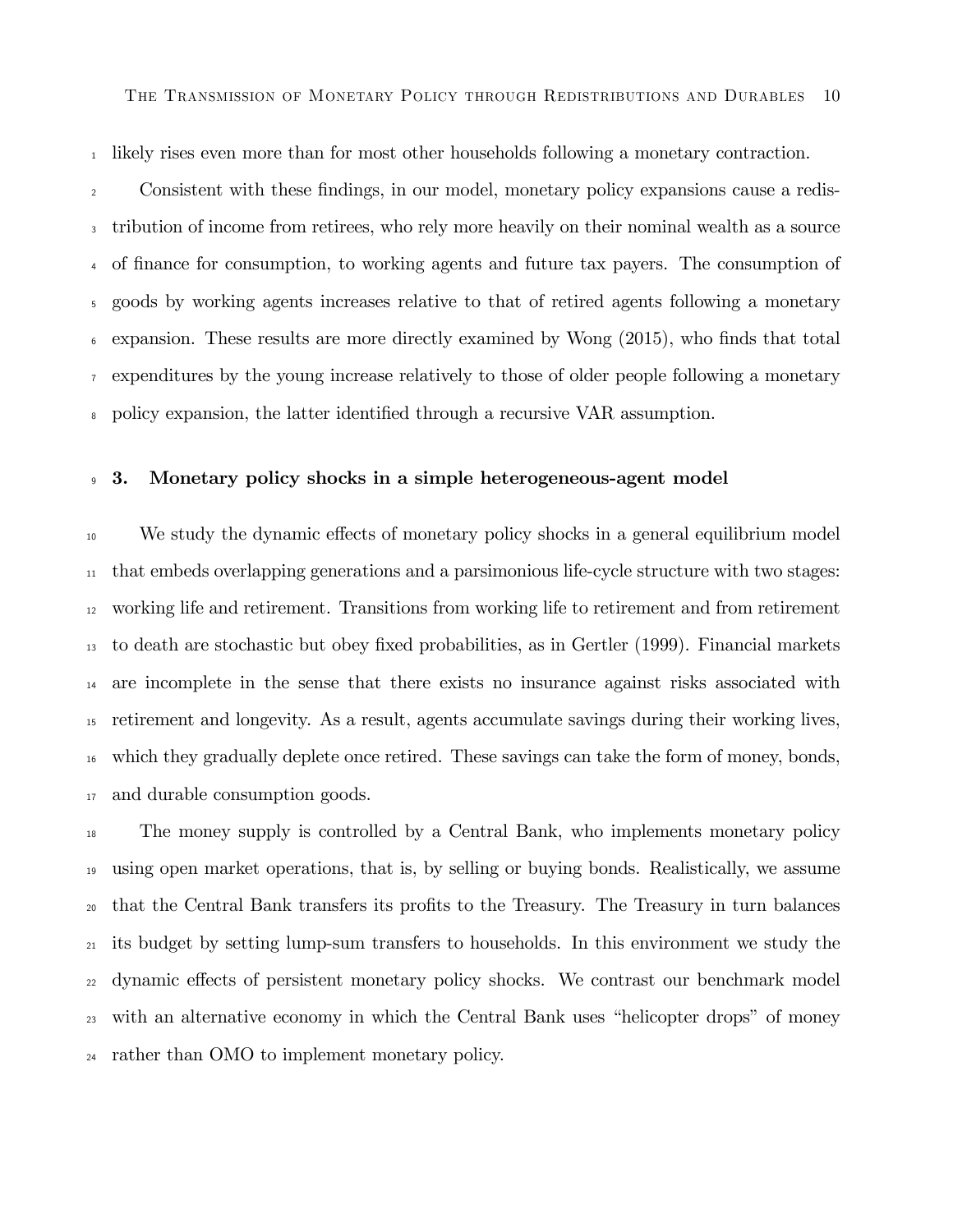<sup>1</sup> We solve the model using a standard numerical method.<sup>13</sup> This may seem challenging given the presence of heterogeneous households and incomplete markets. In particular, the <sup>3</sup> presence of aggregate fluctuations implies that a time-varying wealth distribution is part of the state of the macroeconomy. To render the model tractable, we introduce a govern- ment transfer towards newborn agents which eliminates inequality among working agents. (Wealth inequality among retired agents, as well as between working-age and retired agents, <sup>7</sup> is preserved in our framework.) We show that aggregation then becomes straightforward and only the distribution of wealth between the group of working-age agents and retirees is relevant for aggregate outcomes. At the same time, our setup preserves the most basic life- cycle savings pattern: working-age agents save for retirement and retired agents gradually consume their wealth.

 We consider two versions of the model. The simple version does not incorporate any form of product or labor market friction. It highlights the source of the transmission mechanism  $_{14}$  due exclusively to the redistributive effect of the intervention. The simplest version has very limited persistence when compared to the empirical responses (a result that is also true in a simple NK framework). To add persistence and ampliÖcation, we incorporate search and matching frictions in the labour market. This is done in Section 5, where we quantitatively study a more realistic model to gauge the extent to which the proposed mechanism can quantitatively account for the VAR evidence.

<sup>20</sup> Agents and demographics. We model a closed economy which consists of a continuum of households, a continuum of perfectly competitive Örms and a government, which is comprised of a Treasury and a Central Bank. In every period a measure of new working agents is born. 23 Working-age agents retire and turn into retirees with a time-invariant probability  $\rho_R \in [0, 1)$ <sup>24</sup> in each period. Upon retirement, agents face a time-invariant death probability  $\rho_x \in (0, 1]$  in

Specifically, we use first-order perturbation, exploiting its certainty-equivalence property. See the appendix for details.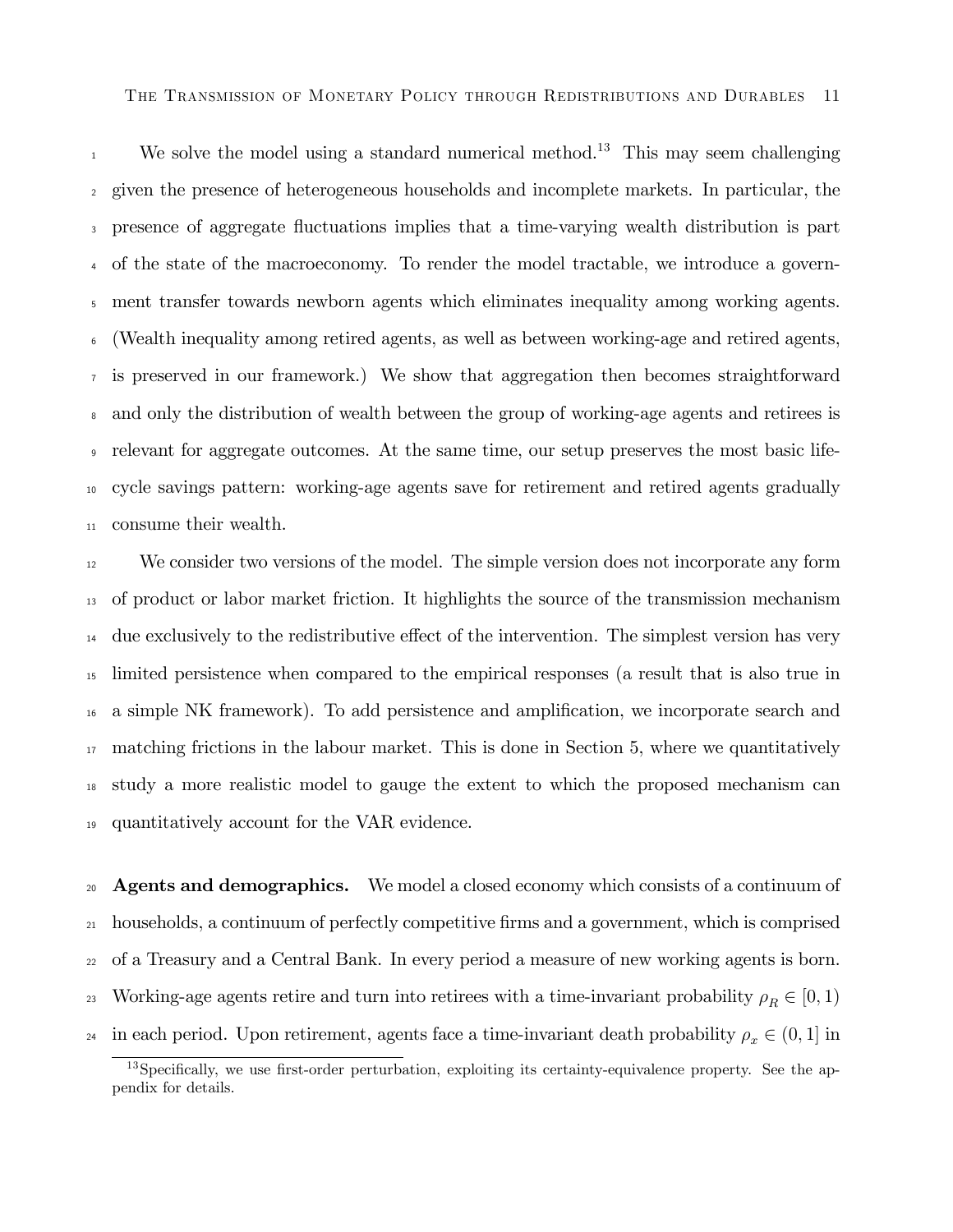<sup>1</sup> each period, including the initial period of retirement. The population size and distribution <sup>2</sup> over the age groups remains constant over time and the total population size is normalized  $\alpha$  to one. The fraction of working-age agents in the economy, denoted  $\nu$ , can be solved for by <sup>4</sup> exploiting the implication that the number of agents retiring equals the number of deaths in <sup>5</sup> the population, i.e.  $\rho_R \nu = \rho_x (1 - \nu + \rho_R \nu)$ .

6 The life-cycle status of an agent is denoted by a superscript  $s \in \{N, W, R\}$ , with N  $7 \text{$  denoting a newborn agent ready to work, W a pre-existing working agent, and R a retiree.} Bouseholds derive utility from non-durables, denoted  $c \in \mathbb{R}^+$ , a stock of durables,  $d \in \mathbb{R}^+$ , and real money balances, denoted  $m \in \mathbb{R}^+$ . They can also invest in nominal bonds, the real value of which we label  $b \in \mathbb{R}$ . Bonds pay a net nominal interest rate  $r \in \mathbb{R}^+$ . Working-age <sup>11</sup> agents, including the newborns, supply labor to firms in a competitive labor market whereas <sup>12</sup> retirees are no longer productive. Durables depreciate at a rate  $\delta \in (0,1)$  per period and are <sup>13</sup> produced using the same technology as non-durables. Because of the latter, durables and <sup>14</sup> non-durables have the same market price. All agents take laws of motion of prices, interest <sup>15</sup> rates, government transfers, and idiosyncratic life-cycle shocks as given. We describe the <sup>16</sup> decision problems of the agents in turn.

<sup>17</sup> Retired agents. Agents maximize expected lifetime utility subject to their budgets, taking <sup>18</sup> the law of motion of the aggregate state, denoted by  $\Gamma$ , as given. Letting primes denote next 19 period's variables, we can express the decision problem for retired agents  $({\bf s} = {\bf R})$  recursively <sup>20</sup> and in real terms as:

$$
V^{\mathbf{R}}(a,\Gamma) = \max_{c,d,m,b} U(c,d,m) + \beta (1 - \rho_x) \mathbb{E} V^{\mathbf{R}}(a',\Gamma')
$$
  
s.t.  $c + d + m + b = a + \tau^{\mathbf{R}}, \qquad c, d, m \ge 0,$   

$$
a' \equiv (1 - \delta) d + \frac{m}{1 + \pi'} + \frac{(1 + r) b}{1 + \pi'},
$$
 (1)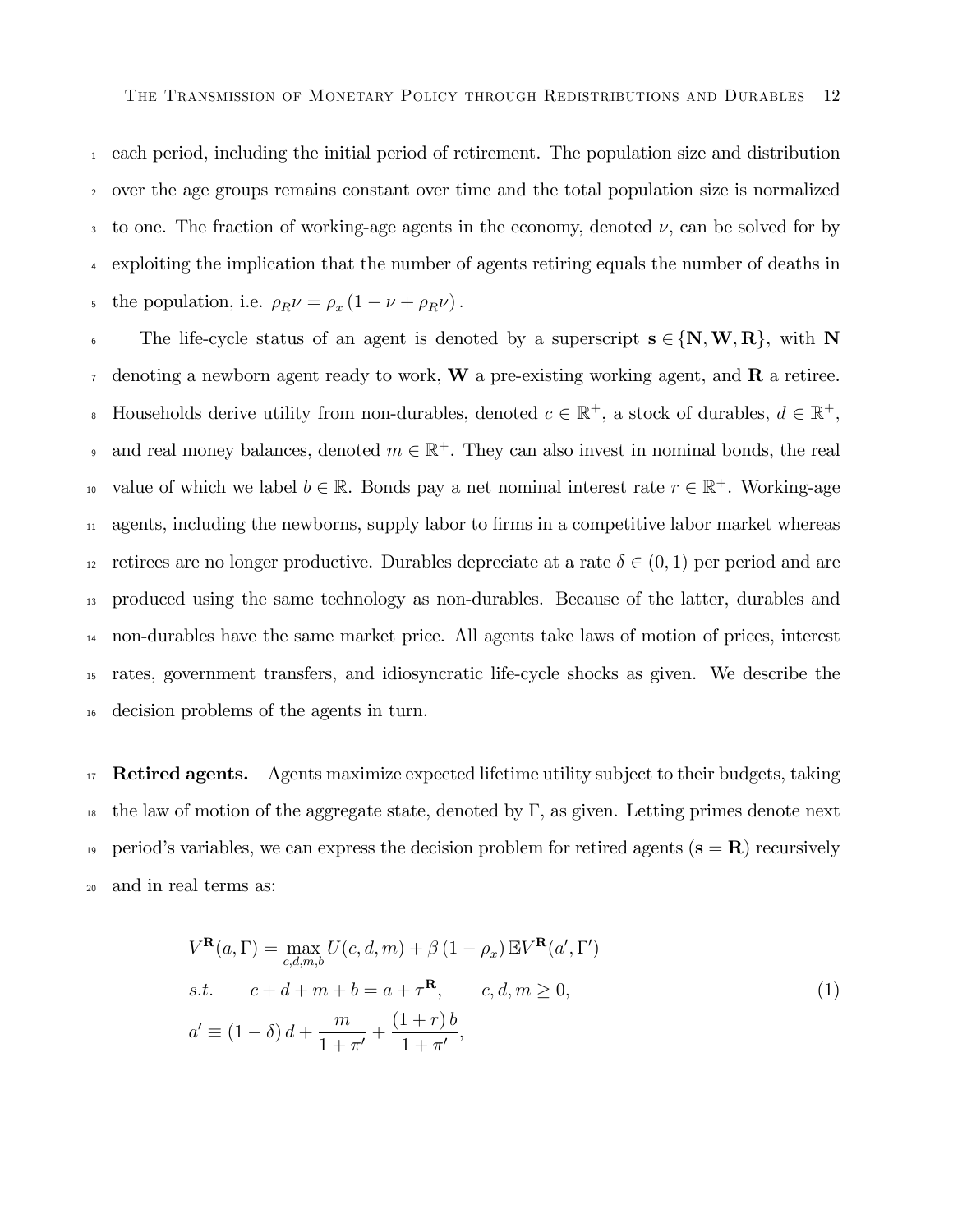<sup>1</sup> where  $V^{\mathbf{R}}(a,\Gamma)$  is the value function of a retiree which depends on the aggregate state and the <sup>2</sup> real value of wealth, denoted by a,  $\mathbb E$  is the expectation operator conditional on information 3 available in the current period,  $\beta \in (0,1)$  is the agent's subjective discount factor, and  $\pi \in \mathbb{R}$ <sup>4</sup> is the net rate of inflation.  $U(c, d, m)$  is a utility function and we assume that  $U_j(c, d, m) > 0$ ,  $U_{jj}(c, d, m) < 0$  and  $\lim_{j\to 0} U_j(c, d, m) = \infty$  for  $j = c, d, m$ . Finally,  $\tau^s \in \mathbb{R}$  is a transfer from the government to an agent with age status s, so  $\tau^{\mathbf{R}}$  is the transfer to any retired agent.

<sup>7</sup> The budget constraint implies that retirees have no source of income other than the <sup>8</sup> interest stemming from previously accumulated wealth. Implicit in the recursive formulation of the agent's decision problem is a transversality condition lim of the agent's decision problem is a transversality condition  $\lim_{t\to\infty} \mathbb{E}_t \beta^t (1-\rho_x)^t U_{c,t} x_t = 0$ , <sup>10</sup> where  $x = d, m, b$  and where  $U_{c,t}$  denotes the marginal utility of non-durable consumption. <sup>11</sup> Finally, we assume that agents derive no utility from bequests and that the wealth of the <sup>12</sup> deceased agents is equally distributed among the currently working-age agents.

13 **Working agents.** Working-age agents supply labor in exchange for a real wage  $w \in \mathbb{R}^+$ <sup>14</sup> per hour worked. The optimization problem for newborn agents  $(s = N)$  and pre-existing <sup>15</sup> working-age agents  $(s = W)$  can be written as:

$$
V^{\mathbf{s}}(a,\Gamma) = \max_{c,d,m,b,h} U(c,d,m) - \zeta \frac{h^{1+\kappa}}{1+\kappa} + \beta (1-\rho_R) \mathbb{E} V^{\mathbf{W}}(a',\Gamma') + \beta \rho_R (1-\rho_x) \mathbb{E} V^{\mathbf{R}}(a',\Gamma')
$$
  
s.t.  $c+d+m+b=a+wh+\tau^{bq}+\tau^{\mathbf{s}}, \qquad c,d,m \ge 0,$   

$$
a' \equiv (1-\delta) d + \frac{m}{1+\pi'} + \frac{(1+r)b}{1+\pi'},
$$
 (2)

where working-age agents too obey transversality conditions. The term  $\zeta_{\frac{1+\kappa}{1+\kappa}}^{h^{1+\kappa}}$ <sup>16</sup> where working-age agents too obey transversality conditions. The term  $\zeta_{1+\kappa}^{h^{1+\kappa}}$  captures the <sup>17</sup> disutility obtained from hours worked, denoted h, with  $\zeta > 0$  being a scaling's parameter and  $18 \kappa > 0$  being the Frisch elasticity of labor supply. Bequests from deceased agents are denoted <sup>19</sup>  $\tau^{bq}$ ; as before,  $\tau^{s}$  is a lump-sum transfer from the government. When making their optimal <sup>20</sup> decisions, working agents take into account that in the next period they may be retired, <sup>21</sup> which occurs with probability  $\rho_R (1 - \rho_x)$ , or be deceased which happens with probability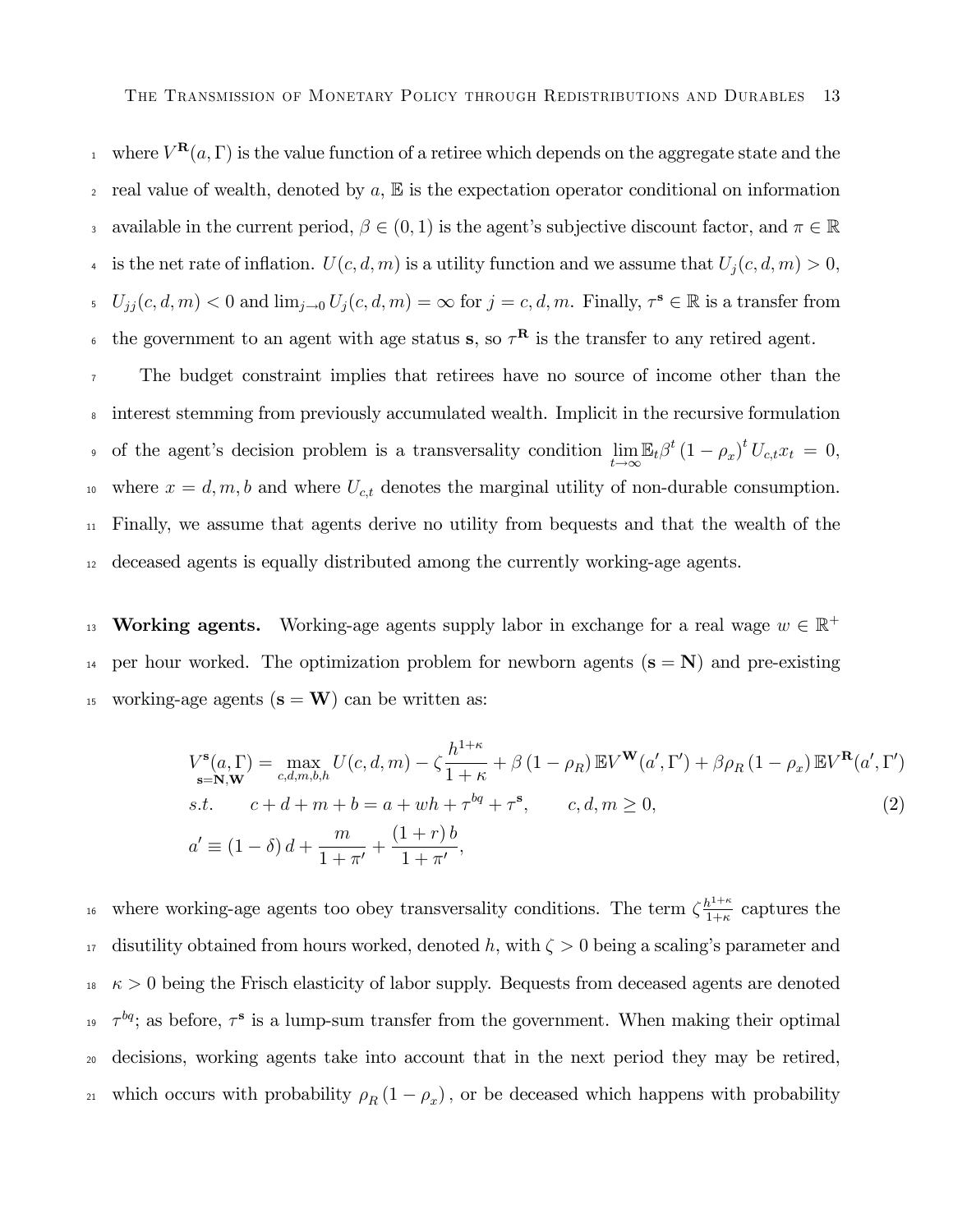$\mu_1$   $\rho_R \rho_x$ . We thus allow the possibility that upon retirement, agents may be immediately hit by <sup>2</sup> a death shock.

<sup>3</sup> Firms. Goods are produced by a continuum of perfectly competitive and identical goods 4 firms. These firms operate a linear production technology:  $y_t = h_t$ . Profit maximization <sup>5</sup> implies that  $w_t = 1$ , that is, the real wage equals one.

 $\epsilon$  **Central bank.** Although we do not model any frictions within the government, we make a conceptual distinction between a Central Bank conducting monetary policy and a Treasury conducting Öscal policy. We make this distinction for clarity and in order to relate the model to real-world practice.

10 The Central Bank controls the nominal money supply,  $M_t \in \mathbb{R}^+$ , by conducting open <sup>11</sup> market operations. In particular, the Central Bank can sell or buy government bonds. We <sup>12</sup> denote the nominal value of the bonds held by the Central Bank by  $B_t^{\text{CB}} \in \mathbb{R}$ . The use of <sup>13</sup> open market operations implies that in every given period the change in bonds held by the <sup>14</sup> Central Bank equals the change in money in circulation, that is,  $B_t^{\text{CB}} - B_{t-1}^{\text{CB}} = M_t - M_{t-1}$ . The Central Bank transfers its accounting profit—typically called seigniorage—to the Treasury.<sup>14</sup> 15 16 The real value of the seigniorage transfer, labeled  $\tau_t^{\mathbf{CB}} \in \mathbb{R}$ , is given by  $\tau_t^{\mathbf{CB}} = \frac{r_{t-1}b_{t-1}^{\mathbf{CB}}}{1+\pi_t}$ .

 The above description is in line with how Central Banks conduct monetary policy, as well as with the typical arrangement between a Central Bank and the Treasury. By contrast, <sup>19</sup> many models of monetary policy assume monetary policy is implemented using "helicopter drops,î that is, expansions of the money supply that are not accompanied by a purchase of assets but instead by a Öscal transfer equal to the change in the money supply. Modern monetary models are often silent on how monetary policy is implemented and directly specify <sup>23</sup> an interest rate rule. In our framework, however, the specific instruments used to implement monetary policy are critical, since the associated monetary-Öscal arrangements pin down

<sup>14</sup>We abstract from operational costs incurred by the central bank.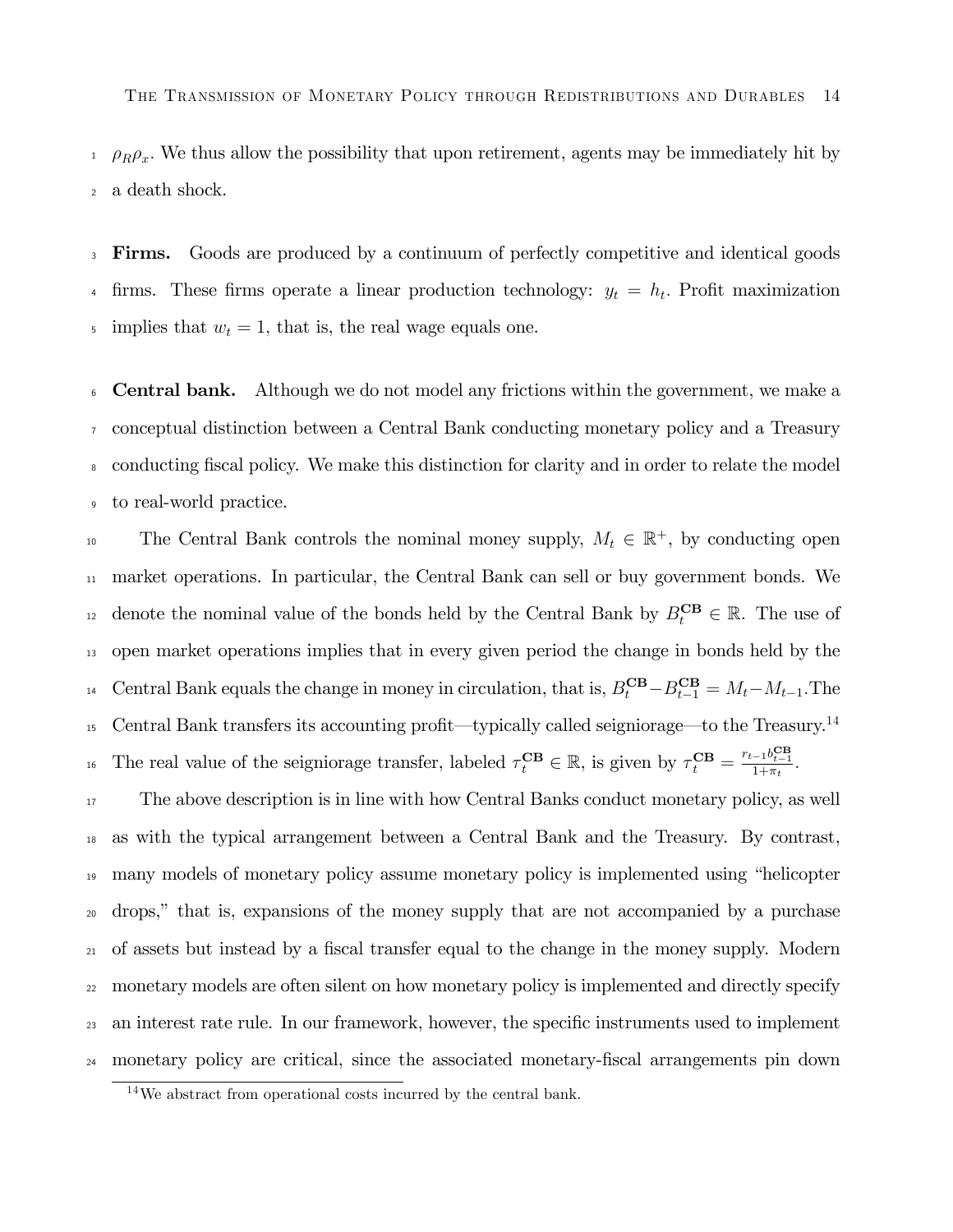$\mu$  redistributive effects and hence the impact of changes in monetary policy on the real economy. <sup>2</sup> When we implement the model quantitatively, we simulate exogenous shocks to monetary <sup>3</sup> policy. We do so by specifying a stochastic process that affects the growth rate of the money <sup>4</sup> supply  $M_t$ . The change in  $M_t$  is implemented through open market operations.

5 Treasury. The Treasury conducts fiscal policy. For simplicity, we abstract from govern-<sup>6</sup> ment purchases of goods and assume that the Treasury follows a balanced budget policy. The government has an initial level of bonds  $B_{t-1}^{\mathbf{G}}$  which gives rise to interest income (or <sup>8</sup> expenditure if the government has debt) on top of the seigniorage transfer from the Central <sup>9</sup> Bank. To balance its budget, the government makes lump-sum transfers to the households, <sup>10</sup> which can be either positive or negative. The government's budget policy satisfies:

$$
\nu \rho_R \tau_t^{\mathbf{N}} + \nu \left( 1 - \rho_R \right) \tau_t^{\mathbf{W}} + \left( 1 - \nu \right) \tau_t^{\mathbf{R}} = \frac{r_{t-1} b_{t-1}^{\mathbf{G}}}{1 + \pi_t} + \tau_t^{\mathbf{CB}}.
$$
\n
$$
\tag{3}
$$

<sup>12</sup> Here, the left-hand size denotes the total transfer. In particular,  $\nu \rho_R \tau_t^N$  is the total transfer to the newborns,  $\nu (1 - \rho_R) \tau_t^{\mathbf{W}}$  is the transfer to pre-existing working agents and  $b_t^{\mathbf{G}}$  is the <sup>14</sup> real value of government bonds. The right-hand side denotes total government income.

 For tractability we also assume that the government provides newborn agents with an initial transfer that equalizes their wealth levels with the average after-tax wealth among <sup>17</sup> pre-existing agents, that is,  $\tau_t^N = a_t^W + \tau_t^W$ , where  $a_t^W \equiv \int_{i:s=W} a_{i,t}di$  is the *average* wealth among pre-existing working agents (before transfers). Since before-tax wealth is the only source of heterogeneity among working agents, all working agents make the same decisions and what arises is a representative agent. This implication makes the model tractable. Note that although we eliminate heterogeneity among working agents by assumption, the framework preserves the heterogeneity between working and retired agents, as well as the heterogeneity among retired agents.

<sup>24</sup> Finally, we assume that only productive agents are affected by transfers or taxes, that <sup>25</sup> is, we set  $\tau_t^{\mathbf{R}} = 0$ . This assumption is motivated by the observation that the majority of the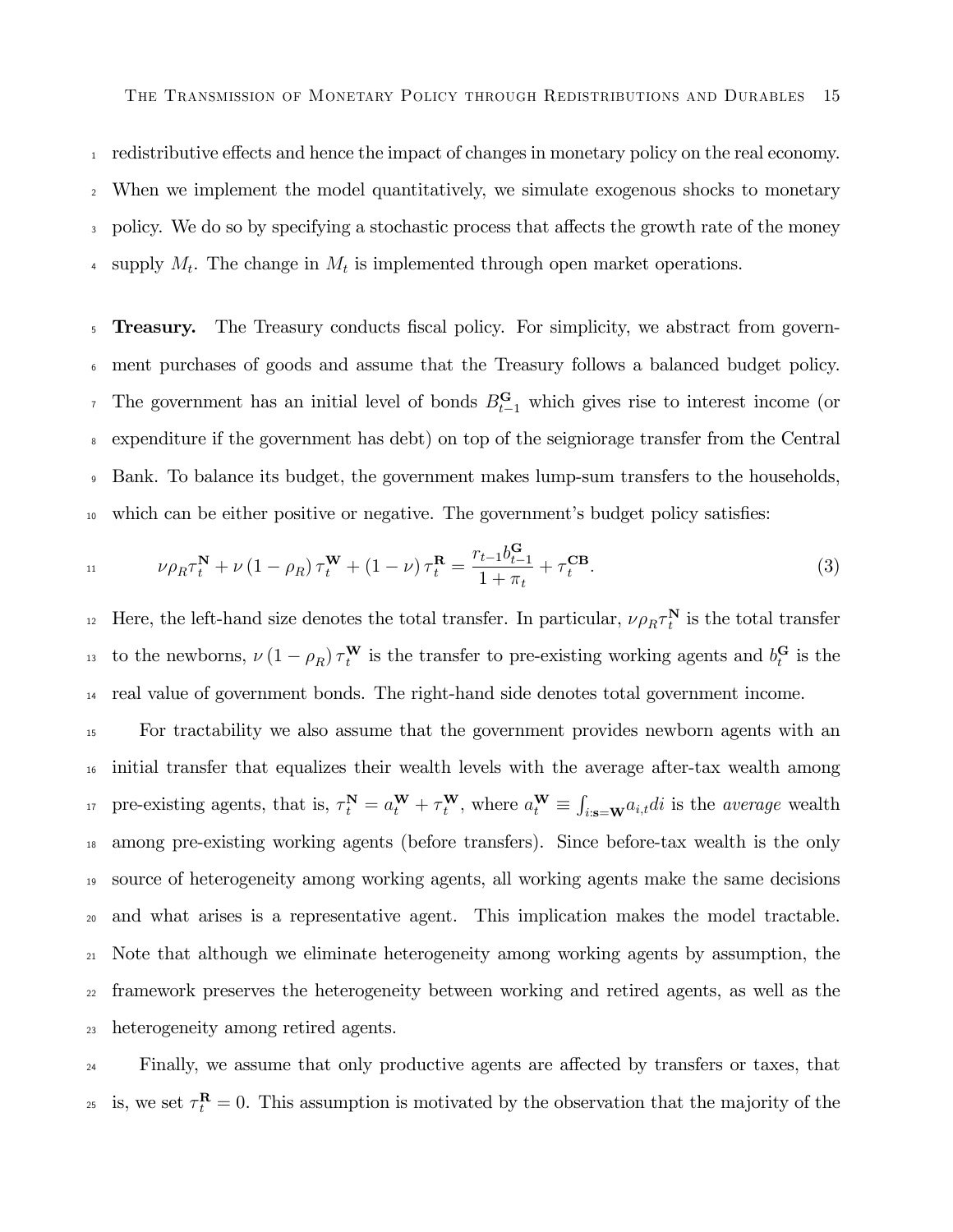<sup>1</sup> tax burden falls on people in their working life, due to the progressivity of tax systems.Note, <sup>2</sup> however, that the framework is highly flexible and can be used to analyze more complex <sup>3</sup> fiscal settings.

<sup>4</sup> Market clearing and equilibrium. Aggregate non-durables and durables are given, res spectively, by  $c_t = \nu c_t^{\mathbf{W}} + (1 - \nu) c_t^{\mathbf{R}}$ , and  $d_t = \nu d_t^{\mathbf{W}} + (1 - \nu) d_t^{\mathbf{R}}$ , where superscripts **W** and  $\epsilon$  R denote the averages among working and retired agents, defined analogously to the defi-<sup>7</sup> nition of  $a_t^{\mathbf{W},15}$  Clearing in the markets for goods, money and bonds requires, respectively,  $c_t + d_t = \nu h_t^{\mathbf{W}} + (1 - \delta) d_{t-1}, m_t = \nu m_t^{\mathbf{W}} + (1 - \nu) m_t^{\mathbf{R}}, \text{ and } 0 = b_t^{\mathbf{G}} + b_t^{\mathbf{CB}} + \nu b_t^{\mathbf{W}} + (1 - \nu) b_t^{\mathbf{R}}.$ Finally, the size of the bequest received per working-age agent is given by:  $\tau_t^{bq} = \frac{\rho_x a_t^R + \rho_R \rho_x a_t^W}{\nu}$ Finally, the size of the bequest received per working-age agent is given by:  $\tau_t^{pq} = \frac{\rho_x a_t^{r} + \rho_R \rho_x a_t^{r}}{\nu}$ .  $10$  In Appendix A2, we define the equilibrium. Moreover, in Appendix A2 we show that in the <sup>11</sup> equilibrium of a representative-agent version of the model, obtained by setting  $\rho_x = 1$ , wealth  $_{12}$  effects are absent.

#### $13$  3.1. The dynamic effects of open market operations

 $14$  We now analyze the effects of open market operations in our simple model using numer-<sup>15</sup> ical simulations. Before doing so, we specify the details of household preferences and the <sup>16</sup> monetary policy rule, as well as parameter values.

<sup>17</sup> Functional forms and parameter values. We assume that the utility function is a CES <sup>18</sup> basket of non-durables, durables and money, nested in a CRRA function:

$$
U(c_{i,t}, d_{i,t}, m_{i,t}) = \frac{x_{i,t}^{1-\sigma} - 1}{1 - \sigma}, \text{ where } x_{i,t} \equiv \left[c_{i,t}^{\frac{\epsilon - 1}{\epsilon}} + \eta d_{i,t}^{\frac{\epsilon - 1}{\epsilon}} + \mu m_{i,t}^{\frac{\epsilon - 1}{\epsilon}}\right]^{\frac{\epsilon}{\epsilon - 1}},\tag{4}
$$

20 where  $\epsilon, \sigma, \eta, \mu > 0$ . Here,  $\epsilon$  is the elasticity of substitution between non-durables, durables 21 and money,  $\sigma$  is the coefficient of relative risk aversion, and  $\eta$  and  $\mu$  are parameters giving <sup>22</sup> utility weights to durables and money, respectively. Computation of the dynamic equilib-23 rium path seems complicated due to the high dimensionality of the aggregate state  $\Gamma_t$ . In

<sup>&</sup>lt;sup>15</sup>Due to the transfer to newborns  $c_t^{\mathbf{W}} = c_t^{\mathbf{N}}, d_t^{\mathbf{W}} = d_t^{\mathbf{N}}, b_t^{\mathbf{W}} = b_t^{\mathbf{N}}$  and  $m_t^{\mathbf{W}} = m_t^{\mathbf{N}}$ .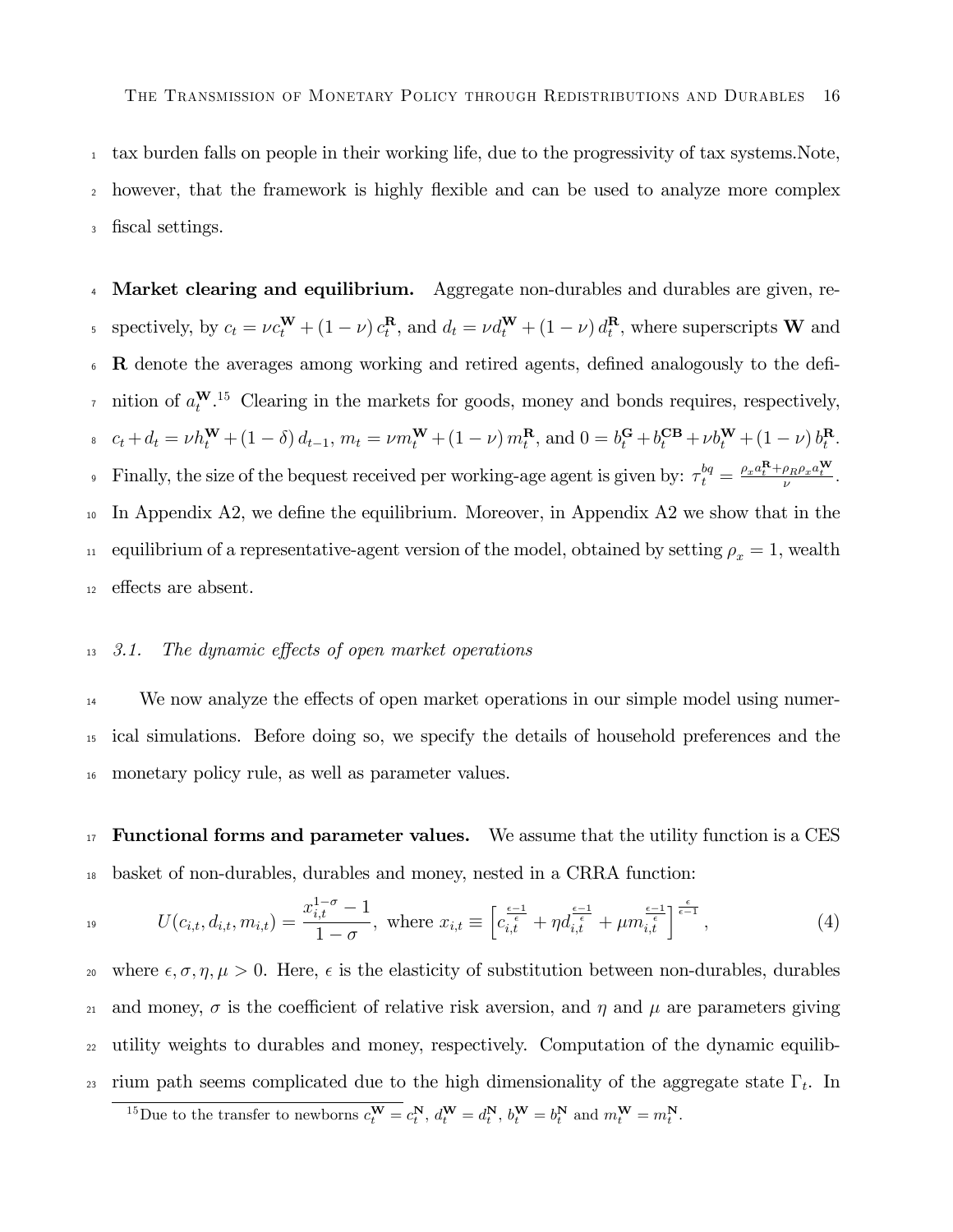<sup>1</sup> the Appendix we show that solving the model using a standard first-order perturbation (linearization) method is nonetheless straightforward under the above preference specification.<sup>16</sup> 2 The Central Bank is assumed to set the money supply according  $M_t/M_{t-1} = 1+z_t$ , where  $\frac{z}{t}$  is an shock process to the rate of nominal money growth, assumed to be of the following <sup>5</sup> form:

$$
\epsilon \qquad z_t = \xi \left( \overline{m} - m_{t-1} \right) + \varepsilon_t, \ \xi \in (0, 1), \tag{5}
$$

where  $\varepsilon_t$  is an i.i.d. shock innovation and  $\overline{m}$  is the steady-state value of real money balances. <sup>8</sup> A positive shock increases the money supply on impact. The above feedback rule implies that this increase is gradually reversed in subsequent periods when  $\xi \in (0, 1).^{17}$ 9

<sup>10</sup> The model period is set to one quarter and parameter values are presented in Table 1,  $_{11}$  in the column labeled "simple". The subjective discount factor,  $\beta$ , is set to 0.9745 which <sup>12</sup> implies an annual real interest rate of about 3 percent in the deterministic steady state. The <sup>13</sup> durable preference parameter  $\eta$  is chosen to target a steady-state consumption spending ratio <sup>14</sup> of 20 percent on durables. To set the money preference parameter, we target a quarterly <sup>15</sup> money velocity, defined as  $\frac{y}{m}$ , of 1.8. The intratemporal elasticity of substitution between 16 non-durables, durables and money,  $\epsilon$ , is set equal to one, as is the coefficient of relative risk  $17$  aversion,  $\sigma$ . These two parameter settings imply that money and consumption enter the <sup>18</sup> utility function additively in logs. Hence, our benchmark results are not driven by non-<sup>19</sup> separability of money and consumption in the utility function. In the simple model, we set 20 the Frisch elasticity of labor supply  $\kappa$  equal to one following many macro studies. (We shut <sup>21</sup> down the labour supply response in the extension.) The parameter scaling the disutility of 22 labor,  $\zeta$ , is set so as to normalize aggregate quarterly output to one.

<sup>&</sup>lt;sup>16</sup>In particular, we exploit the properties of first-order perturbation and show that the implied certainty equivalence with respect to the aggregate state allows us to express the decision rules of retired agents as linear functions of their wealth levels. This in turn implies that aggregation is straightforward and that only the distribution of wealth between between retired and working agents is relevant for aggregate outcomes.

 $17$  In equilibrium, both real an nominal money balances increase following the shock. Also, the rule implies that the net rate of inflation is zero in the steady state.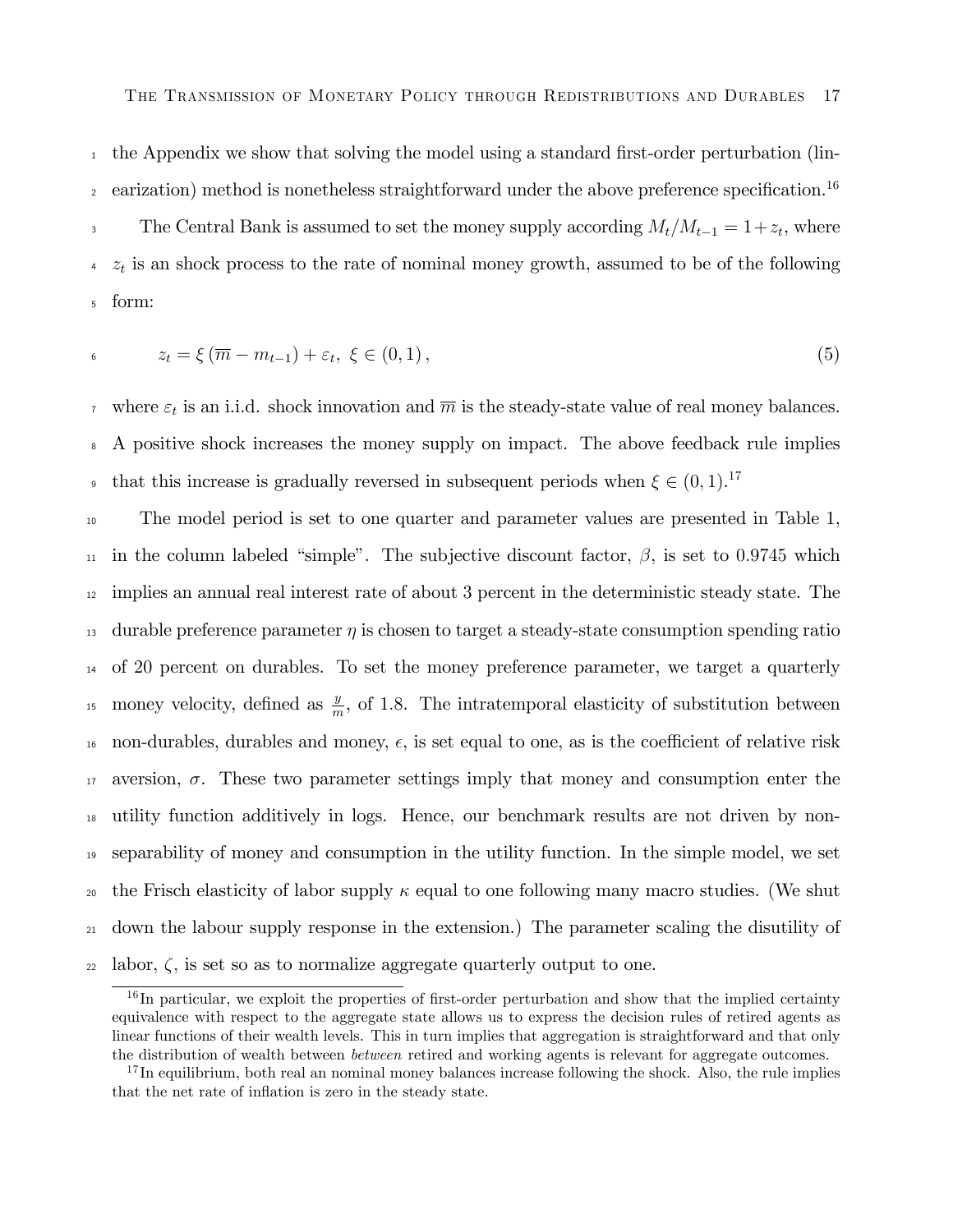<sup>1</sup> Life-cycle transition parameters are set to imply a life expectancy of 60 years, with an <sup>2</sup> expected 40 years of working life and expected 20 years of retirement. Accordingly, we set  $\rho_R = 0.0063$  and  $\rho_x = 0.0125$  which imply  $\nu = 0.6677$ . The depreciation rate of durables,  $\delta$ , <sup>4</sup> is set to 0:04 following Baxter (1996). The initial level of government debt is set to eighty 5 percent of annual output. For simplicity we assume that the Central Bank starts off without  $6\text{ any bond holdings or debt.}$  The parameter  $\xi$ , which governs the persistence of the shock  $\sigma$  process, is set to 0.1. Section 5 further discusses this parameter.

8 Responses to a monetary policy shock under OMO. Figure 2 presents the responses <sup>9</sup> to an expansionary monetary policy shock in the simple model. We Örst study the responses <sup>10</sup> under the (realistic) premise that monetary policy is implemented using open market oper-<sup>11</sup> ations. These responses are indicated by the blue solid lines. The magnitude of the shock is <sup>12</sup> scaled to imply a reduction in the nominal interest rate of about 75 basis points on impact. <sup>13</sup> For now, we focus on the qualitative effects of the shock. In the next section, we use the full  $_{14}$  model to evaluate the quantitative effects in light of the empirical evidence.

 Following the monetary expansion, the ináation rate increases on impact, as the price  $_{16}$  level jumps up.<sup>18</sup> In the periods after the initial shock, the nominal interest rate and the price level gradually revert back to their initial levels, which happens as a result of the reversion in the monetary policy rule. During this period, ináation is slightly negative and the price level gradually reverts back to its initial level before the shock.

 The monetary expansion increases aggregate output on impact. The responses of durables and non-durables make clear that this increase in output is entirely driven by an increase in expenditures on durables. Non-durables decline on impact, although the magnitude of the response is much smaller than the response of durables. Finally, there is a decline in the

<sup>&</sup>lt;sup>18</sup>The intuition for the price increase is standard. As the central bank buys government bonds, it increases the amount of money in circulation. Since agents' utility is concave in real money holdings, they are induced to substitute some of the extra cash for consumption goods. The increased demand for goods in turn drives up prices, which dampens the demand increase as it reduces the real value of money holdings.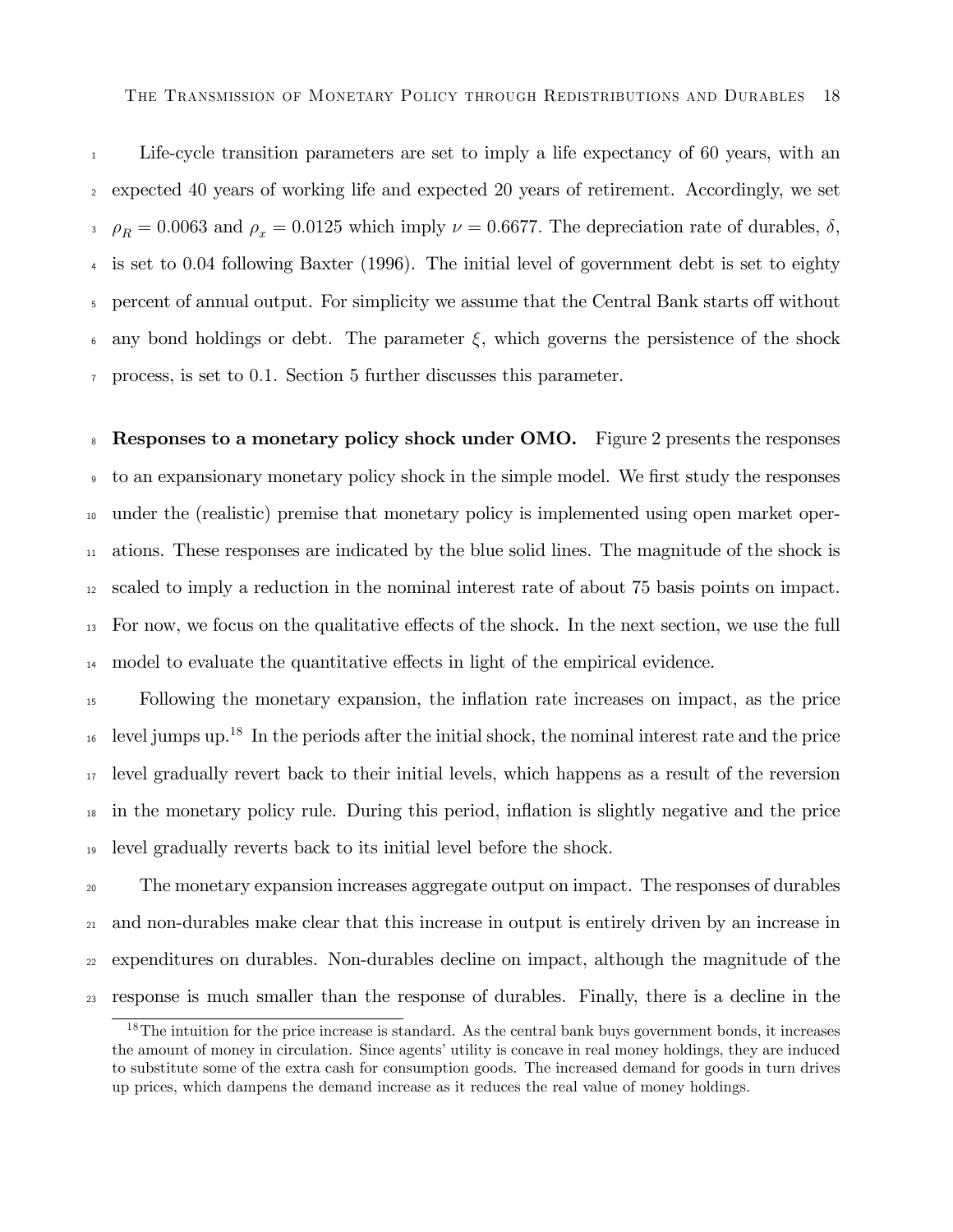<sup>1</sup> real value of public debt (i.e. debt issued by the Treasury), which mirrors the response of <sup>2</sup> the price level and which reflects a financial gain for the government at the expense of the public due to a revaluation of its debt.<sup>19</sup> 3

 Figure 3 plots several variables that provide insight into the impact of monetary policy shocks, as well as into their endogenous propagation over time. Consider again the model version in which monetary policy is implemented using open market operations (indicated by  $_{7}$  blue solid lines). The real interest rate, plotted in the upper left panel, declines, reflecting an increased desire to save. The top right panel plots the transfer to the working households as a fraction of output, which on impact increases by about 0:8 percent, after which it gradually reverts back to the steady state.<sup>20</sup> Thus, the government gradually remits its financial gains from the monetary expansion back to the households.

 The middle two panels show the responses of consumption by working agents, whereas the bottom panels show the consumption responses of working agents vis-‡-vis retired agents. Relative to the retirees, consumption of durables and non-durables by working agents in- creases. All households face a reduction in their real wealth due to the increase in prices, but the retirees are not compensated by an increase in transfers; hence, they lose relative to <sup>17</sup> working agents.<sup>21</sup> In absolute terms, consumption of durables by working agents increases as well. The response of non-durables expenditures by working agents is negative on impact. 19 To understand the effects of monetary policy on real activity more deeply, note that the <sub>20</sub> increase in prices creates a negative wealth effect to the households as it reduces the real value of their money and bond holdings. These losses are only partly compensated for by an  $_{22}$  increase in (expected) government transfers. Thus, the policy shock reduces the households<sup>3</sup>

 $19A$  second financial gain for the government stems from a downward revaluation of the outstanding stock of money, which is a liability to the government alongside debt.

<sup>&</sup>lt;sup>20</sup>This response is in line with empirical evidence in Tenreyro and Thwaites  $(2016)$ , who show that the tax-to-GDP ratio increases following a contractionary monetary policy shock.

 $21$  Additionally, for retired agents wealth is the only source of income, whereas working agents also receive wage income, which in real terms is not directly affected by inflation. This is another reason why working agents are less vulnerable to inflation.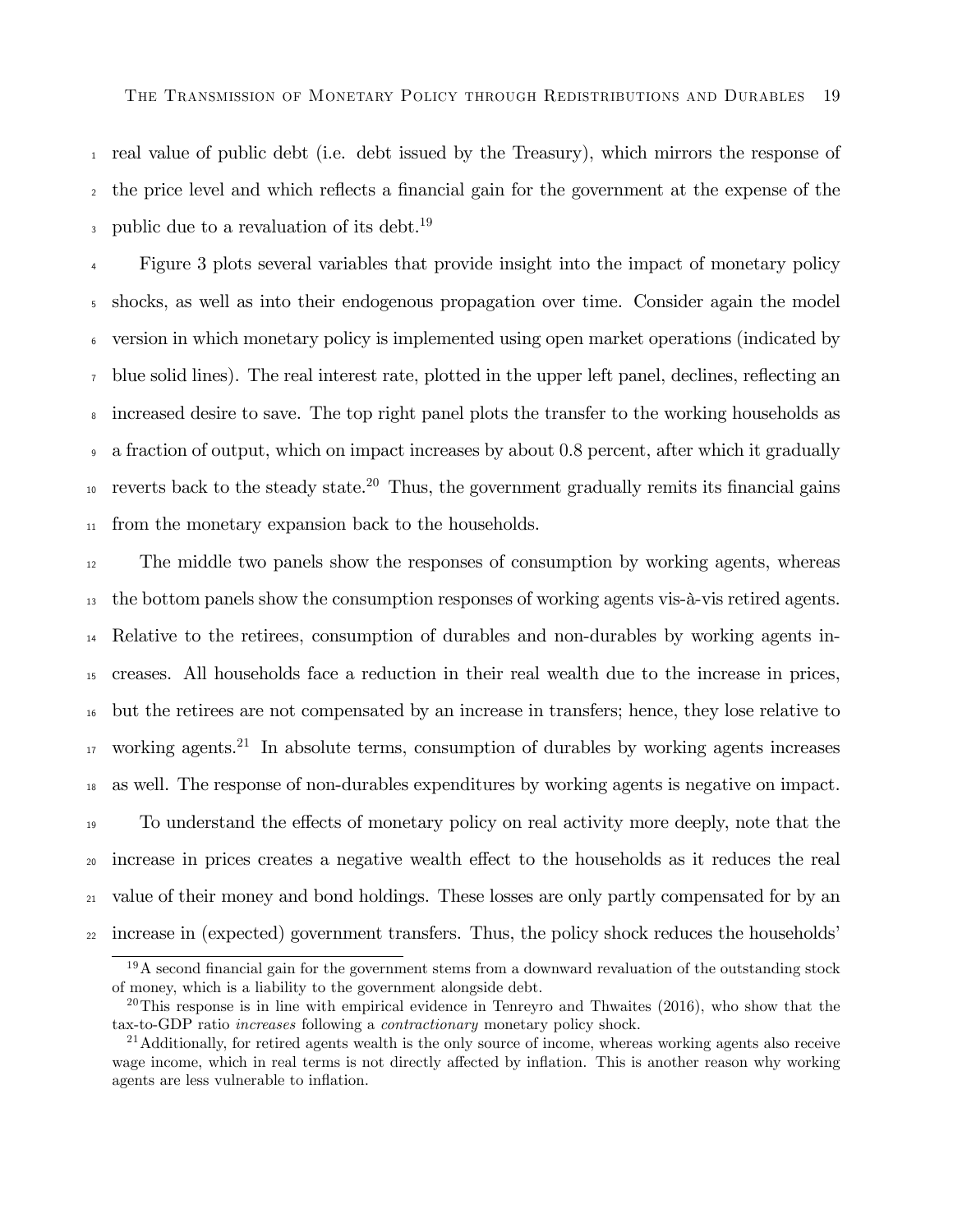permanent income levels. Furthermore, households become less well insured against idiosyn-2 cratic shocks after a decline in the value of their assets. These effects induce the households to consume less and enjoy less leisure, that is, to work more, in order to re-build their savings. However, as the aggregate resource constraint makes clear, in equilibrium it is not possible for the household sector as a whole to reduce all consumption expenditures and work more,  $\epsilon$  since the additional labour effort generates more output. Thus, while the household sector desires to save a larger fraction of the real income that it generates through production, it is not possible to increase its aggregate holdings of bonds since the economy is closed and the governmentís Önancial position is determined by its policies. However, it is possible for households to save more by accumulating more durables, which are partly consumption goods and partly assets. This implies a substitution from non-durables expenditures towards durables expenditures. Thus, the negative wealth effect triggered by a monetary expansion induces households to work more and save more for retirement, which leads to an expansion in output and a substitution of consumption towards durables. In the next section, however, <sup>15</sup> we will show that the labor supply response is not crucial for the effect, as we obtain similar results in a model version in which labor is fully demand determined.

 $_{17}$  **Helicopter drops.** We now contrast the effects of open market operations to the effects of shocks in a version of the simple model in which monetary policy is implemented using "helicopter drops" of money. By a helicopter drop, we mean an expansion in the money supply that is not accompanied by an increase in Central Bank bond holdings, but rather  $_{21}$  by an outright transfer to the Treasury.<sup>22</sup> It then follows that the total transfer from the Treasury to the households is given by its interest earnings on bond holdings (which can be negative) plus the change in the money supply. In real terms, the transfer to the households

<sup>&</sup>lt;sup>22</sup>Consequently,  $b_t^{\text{CB}}$  remains zero at all times.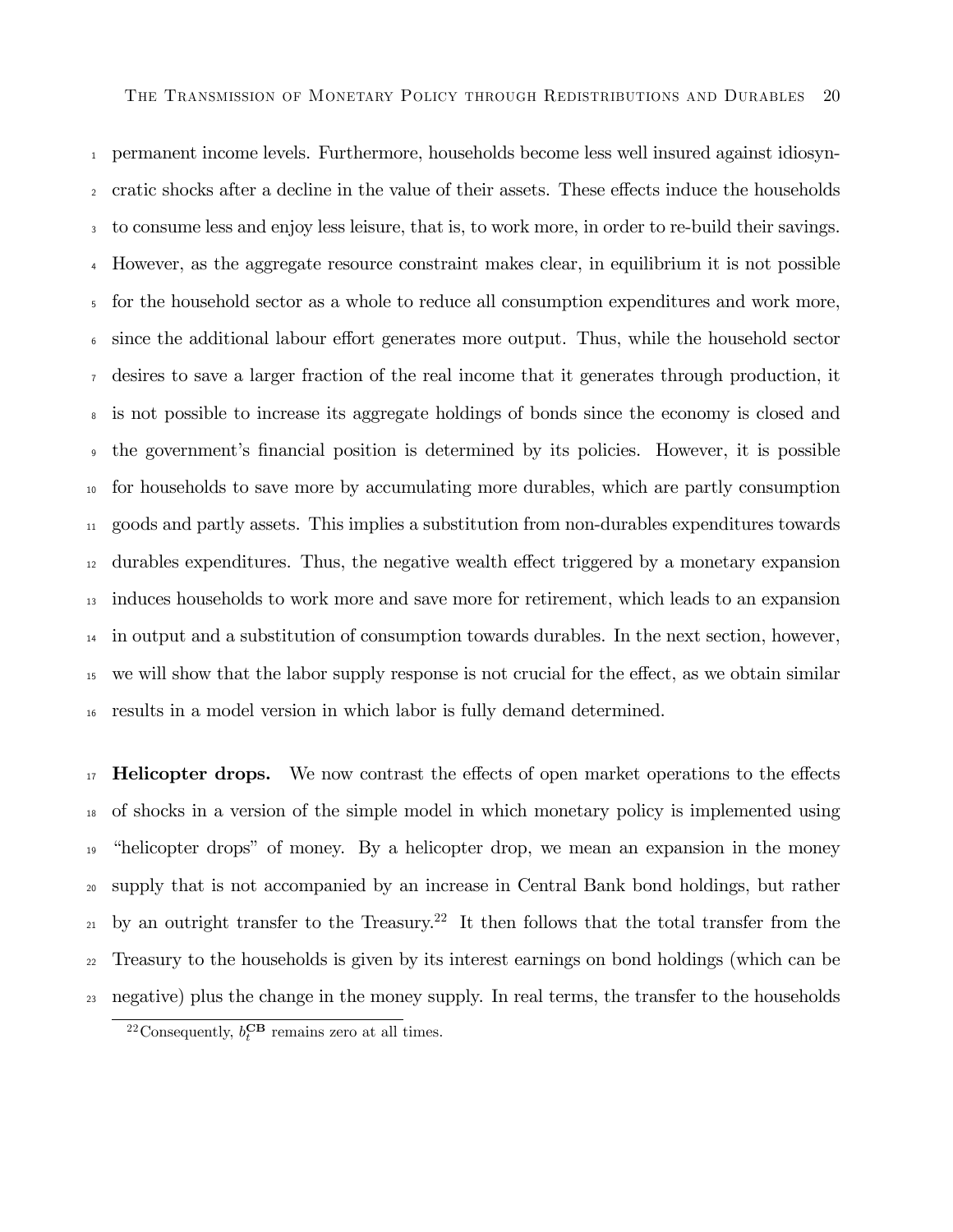The Transmission of Monetary Policy through Redistributions and Durables 21

<sup>1</sup> becomes:

$$
m_{t} - \frac{m_{t-1}}{1 + \pi_{t}} + \frac{r_{t-1}b_{t-1}^{G}}{1 + \pi_{t}} = \nu \rho_{R} \tau_{t}^{N} + \nu (1 - \rho_{R}) \tau_{t}^{W}, \qquad (6)
$$

<sup>3</sup> We assume again that helicopter drops are gradually reversed after the initial shock, following the same feedback rule as used in the economy with market operations.<sup>23</sup> 4

<sup>5</sup> The red dashed lines in Figures 3 and 4 plot the responses for the economy with helicopter  $6<sub>1</sub>$  drops. Note first that the response of the nominal interest rate is virtually the same as it is in  $\tau$  the case of OMO. The figures show that although response of prices to the helicopter drop is 8 comparable to the one in our economy with OMO, the effects on real economic outcomes are 9 very different. In particular, with helicopter drops, output and durable expenditures *decline* <sup>10</sup> following an expansion of the money supply, whereas in the decline in the real interest rate <sup>11</sup> is much more muted than under OMO. Thus, the transmission of monetary policy depends <sup>12</sup> importantly on the operating procedures of the Central Bank and the associated monetary-<sup>13</sup> Öscal arrangements.

 The response of government transfers, plotted in the lower right panel, reveals why the <sup>15</sup> effects of a monetary expansion are so different when helicopter drops are used. Upon impact, there is a large one-time positive transfer to working households, whereas transfers in later periods are negligible. Thus, a helicopter drop creates mostly a redistribution between <sup>18</sup> current generations, favoring currently working agents, who receive the government transfer, 19 at the expense of the retirees. Future generations are largely unaffected. As a result of their wealth gains, working agents increase consumption of both types of goods and reduce their labor supply, the latter creating a drop in output. By contrast, in the economy with OMO the transfers are spread out over time. As a result, future generations gain at the expense of the current generations (both working and retired agents), who face net losses of wealth. These losses induce working agents to increase labor supply, which generates an increase

 $^{23}$ For comparability, we do not re-scale the magnitude of the shock relative to the benchmark model.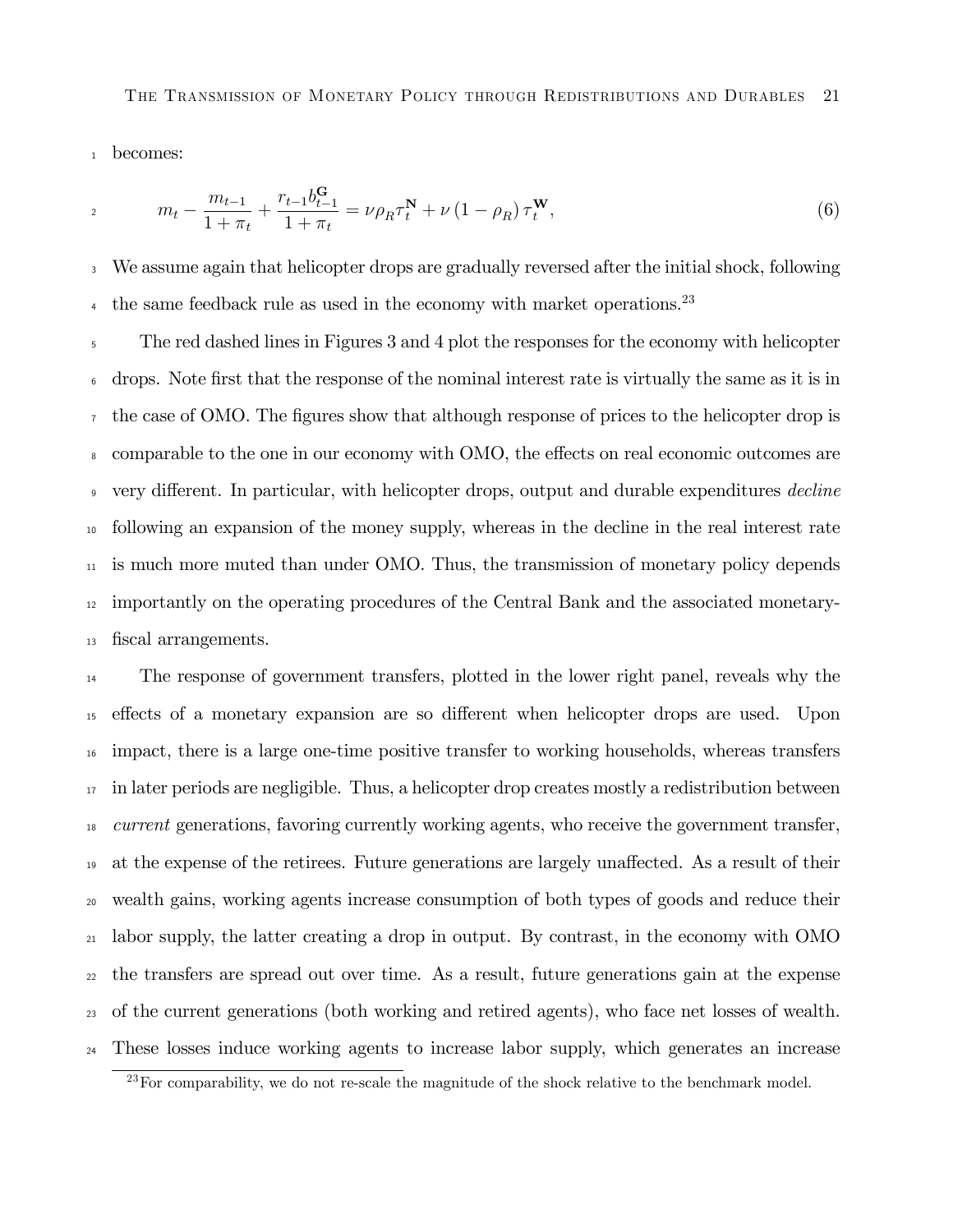<sup>1</sup> in output. As a result, the transmission mechanism is essentially reversed when helicopter <sup>2</sup> drops are used.

#### <sup>3</sup> 4. Full model and quantitative exploration

<sup>4</sup> Before we compare the model's predictions directly to the data, we add two more ingre-<sup>5</sup> dients. First, we introduce search and matching frictions in the labor market. Second, we  $6$  enrich the model's description of fiscal policy.

 $7 \text{ Adding search}$  and matching frictions. In the simple model described above, fluctu-8 ations in aggregate output due to monetary policy shocks arise from labour-supply effects. <sup>9</sup> To appreciate this point, recall that labour is the only input in production and note that the working households' first-order condition for labour can be written as  $w_t \lambda_t = \zeta h_t^{\kappa}$ , where  $\lambda_t$  is the Lagrange multiplier on the working households' budget constraint, which measures <sup>12</sup> the marginal utility of wealth. After a negative shock to wealth,  $\lambda_t$  increases, which pushes <sup>13</sup> up aggregate labour supply and therefore aggregate output. Vice versa, any increase in aggregate output following a monetary expansion derives from an increase in labour supply.<sup>24</sup> 14 <sup>15</sup> Various empirical studies indicate that reductions in wealth can depress labour supply, see <sup>16</sup> e.g. Imbens, Rubin and Sacerdote (2001). However, at high frequency and for small shocks, <sup>17</sup> the labour supply response may not be strong.

 We verify robustness of our transmission mechanism in an environment in which the labour supply channel is suppressed completely. The new assumptions we introduce are ar-<sup>20</sup> guably more realistic and in line with the macro-labour literature. Specifically, we introduce search and matching frictions in the labour market. Workers inelastically supply labour if they have a job and Örms hire workers by posting costly vacancies. Operational Örms <sup>23</sup> make positive profits and hence firm equity is a valuable asset, which is a form of savings to households alongside money, bonds, and consumer durables.

<sup>&</sup>lt;sup>24</sup>Recall that  $w_t = 1$ , so any increase in  $h_t$  must be accompanied by an increase in  $\lambda_t$ .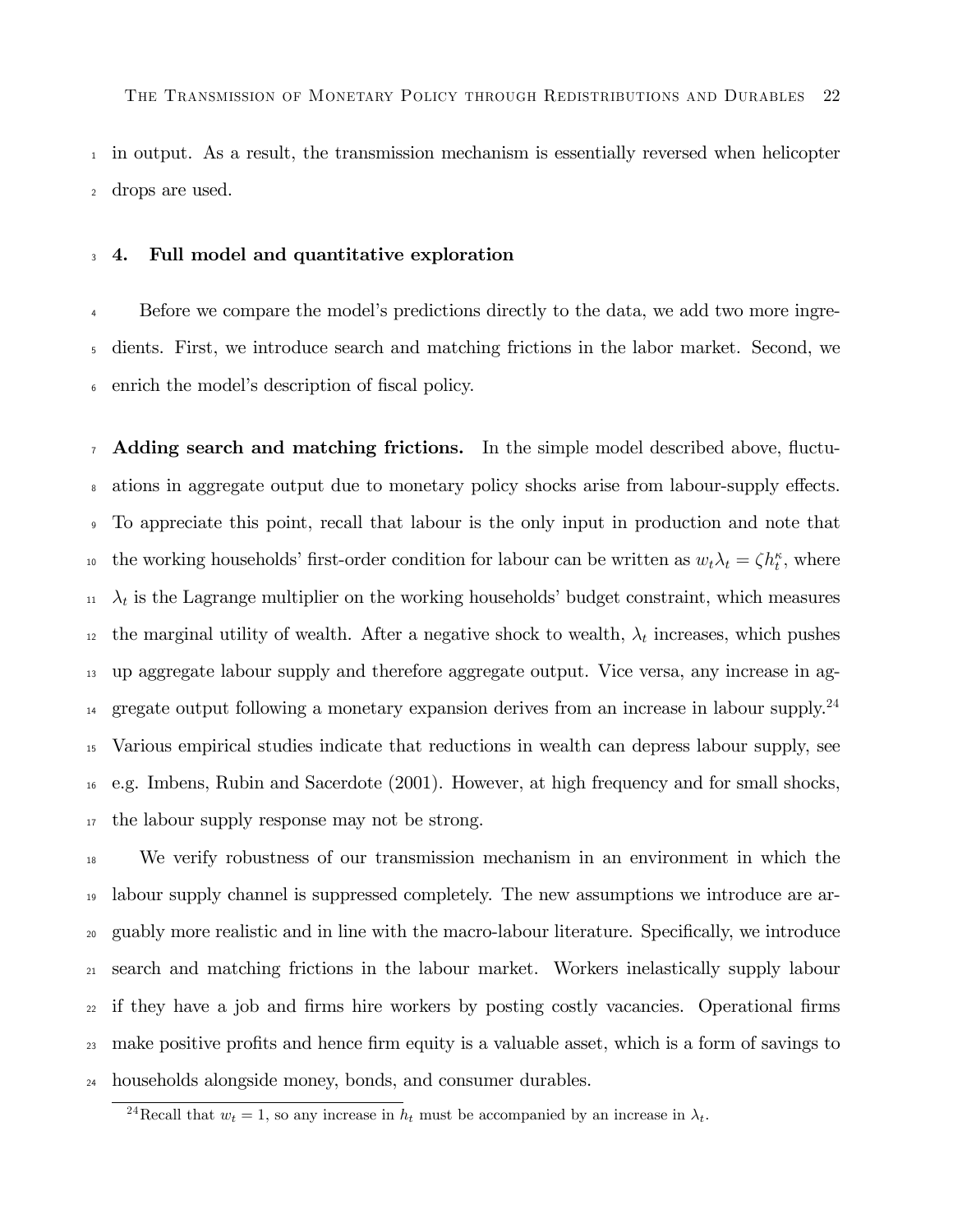<sup>1</sup> We introduce matching frictions following the approach of Diamond, Mortensen, and <sup>2</sup> Pissarides, see e.g. Pissarides (1990). Working-age agents can be either unemployed or <sup>3</sup> matched with a firm.<sup>25</sup> A separation between a worker and a firm takes place if the worker <sup>4</sup> retires at the end of the period. If the worker does not retire, the match dissolves with s an exogenous probability  $\rho_S$ . The overall separation rate, denoted  $\tilde{\rho}_S$ , is therefore given by  $\tilde{\rho}_s = \rho_R + (1 - \rho_R) \rho_S$ . Newborn agents enter the workforce as unemployed. It follows that the number of job searchers in the economy, which we denote  $s_t$ , is given by  $s_t =$  $\rho_R \nu + (1 - \rho_R) \rho_S n_{t-1}$ . Hiring takes place at the beginning of the period, after aggregate <sup>9</sup> and individual shocks have realized, but before production takes place. The evolution of the no employment rate among working-age agents, denoted  $n_t$ , is given by  $n_t = (1 - \tilde{\rho}_S) n_{t-1} + g_t$ , <sup>11</sup> where  $g_t$  denotes the number of new hires in period t. We assume that there is full income <sup>12</sup> sharing among working-age agents, following Merz (1995) and many others. Hence, we <sup>13</sup> preserve our setup without heterogeneity among working-age agents.

<sup>14</sup> Firms are either matched with a worker or are inactive. The equity value of an active <sup>15</sup> Örm is given by:

$$
V_t = \theta - w_t + (1 - \widetilde{\rho}_S) \mathbb{E}_t \Lambda_{t, t+1} V_{t+1},
$$
\n(7)

<sup>17</sup> where  $w_t$  is the real wage,  $\theta$  is worker productivity, and  $\Lambda_{t,t+1}$  is the stochastic discount factor <sup>18</sup> of the owner of the Örms. Inactive Örms may search on the labor market for a worker after 19 posting a vacancy, which comes at a flow cost  $\chi_0$  per period. If the firm is successful in finding 20 a worker, the firm pays a fixed cost  $\chi_1$  to hire the worker. The latter cost represents all hiring <sup>21</sup> costs that are not proportional to the duration of the vacancy, such as training costs, see  $_{22}$  Pissarides (2009).<sup>26</sup> Creating an inactive firm is costless which gives rise to the following tree-entry condition  $\frac{\chi_0}{\lambda_t} + \chi_1 \leq V_t$ , where  $\lambda_t \in [0,1]$  is the probability of filling a vacancy.

<sup>&</sup>lt;sup>25</sup>We set  $\zeta = 0$  in this model version, i.e. there is no disutility from work. We do not model unemployment benefits.

 $^{26}$ As emphasized by Pissarides (2009), the presence of fixed component in vacancy creation helps to alleviate the well-known problem that search and matching models tend generate much smaller unemployment fluctuations than those observed in the data. Similarly, in our model, the fixed component helps to align the model response in output with the one observed in the VAR.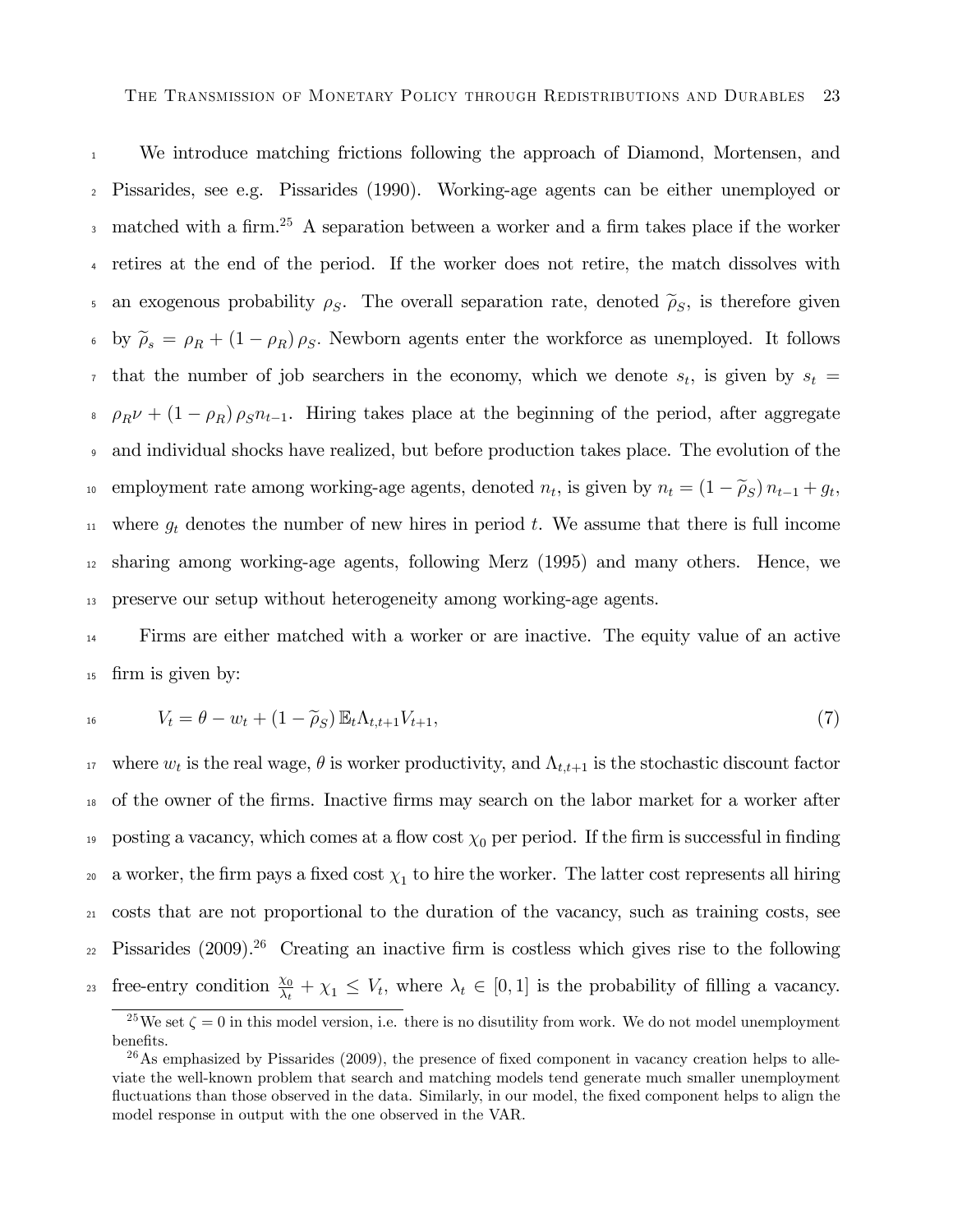<sup>1</sup> The free-entry condition states that the total (expected) cost of activating a Örm cannot <sup>2</sup> exceed the equity value. We calibrate the model such that the condition holds with equality <sup>3</sup> at all times. Given a number of vacancies and a number of searchers, the total number of <sup>4</sup> new matches follows from an aggregate matching function given by  $g_t = \overline{g} s_t^{\alpha} v_t^{1-\alpha}$ , where  $v_t$  is the aggregate number of vacancies,  $\overline{q}$  is a scaling's parameter and  $\alpha$  is the elasticity of the <sup>6</sup> number of new matches with respect to the number of searchers. The probability of Ölling vacancy is given by  $\lambda_t = \frac{g_t}{v_t}$ vacancy is given by  $\lambda_t = \frac{g_t}{v_t}$ . We assume the real wage is fixed, i.e.  $w_t = w < \theta$ . Further, we assume that firms use the working-age agents' stochastic discount factor.<sup>27,28</sup> 8

**Piscal policy rule.** The second modification we make relative to the simple model is the introduction of a more general Öscal policy rule. The motivation for this is essentially empirical. Recall that in the simple model, the government follows a balanced budget policy and transfers any income to the households, period-by-period. This implies that, following a monetary expansion, real public debt declines as the price level increases. Subsequently, however, debt reverts back to the mean, as the price level recovers. In the VAR, however, we observe that real public debt further declines in the two years after the shock. (See Figure  $16 \quad 1.$ 

 Given that public debt plays a key role in the transmission mechanism, we devise a fiscal rule which mimics the behavior of real public debt in the VAR. We achieve this by allowing the government to transfer its income to the household with some delay. Realistically, such delays can arise from the fact that it takes time for a government to adjust tax rates.

Specifically, we generalize fiscal policy to imply a period-by-period Treasury Budget con-

<sup>&</sup>lt;sup>27</sup>Thus, the firms' discount factor is given by  $\Lambda_{t,t+1} = \beta \left(1 - \rho_R\right) \frac{U_{c,t+1}^{W}}{U_{c,t}^{W}}$  $U_{c,t+1}^{\text{W}}$  +  $\beta \rho_R (1 - \rho_x) \frac{U_{c,t+1}^{\text{WR}}}{U_{c,t}^{\text{W}}}$  This assumption simplifies the analysis but is not very restrictive since it can be shown that the stochastic discount factor of all households is the same to a first-order approximation.

 $^{28}$ Consistent with this assumption we assume that agents sell off all firm their equity upon retirement. The budget constraint of a working-age household becomes:  $c_t + d_t + m_t + b_t + V_t (x_t - (1 - \tilde{\rho}_S) x_{t-1}) =$  $a_t + (\theta - w_t)x_t + w_1 + \tau^{bq} + \tau^{s}$ , where  $x_t$  is the amount of firm equity held by the household. The aggregate supply of firm equity is equal to  $n_t$ .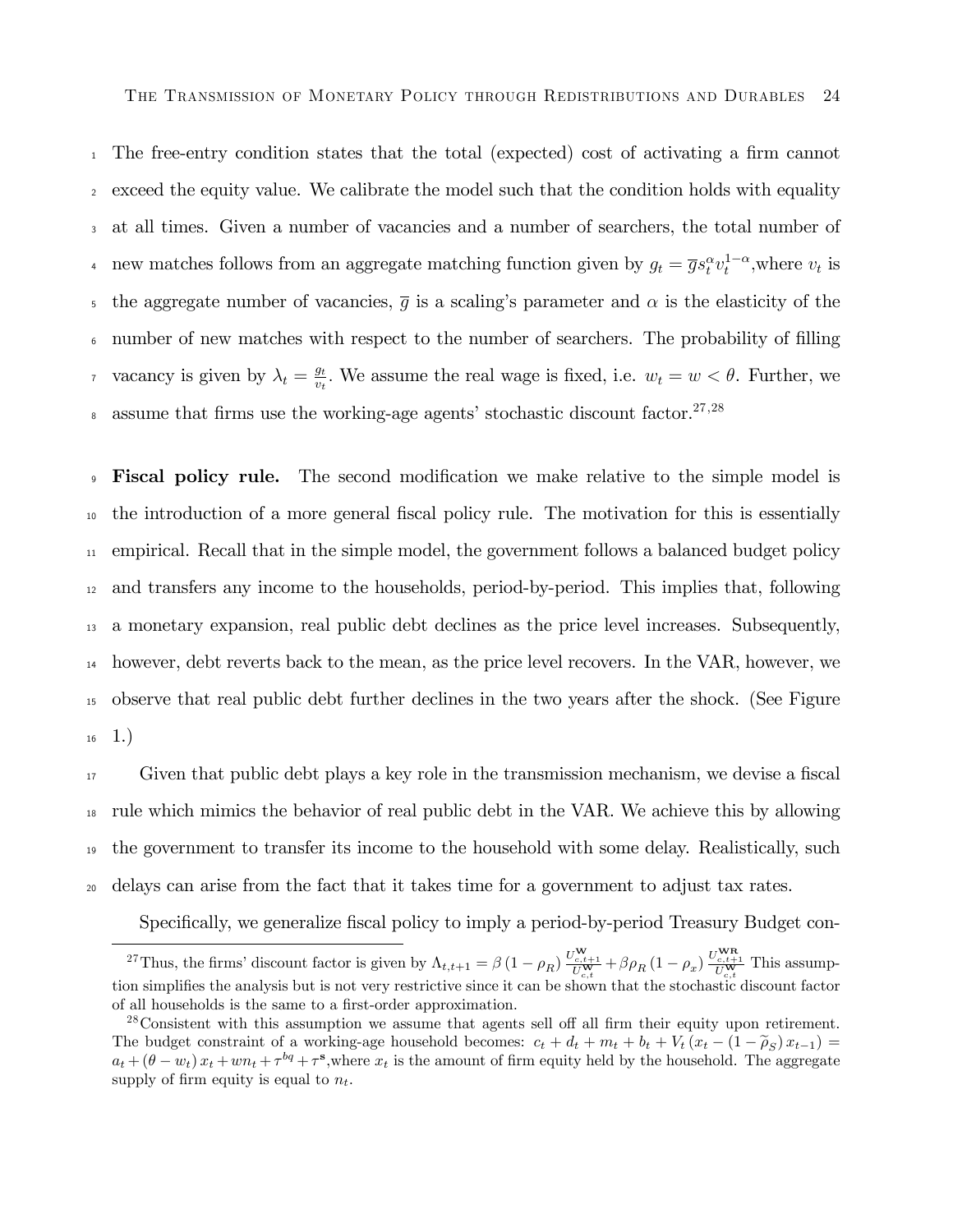straint of the following form:

$$
\nu \rho_R \tau_t^{\mathbf{N}} + \nu \left( 1 - \rho_R \right) \tau_t^{\mathbf{W}} = \sum_{i=0}^{\infty} \gamma_i \left( \frac{r_{t-i-1} b_{t-i-1}^{\mathbf{G}}}{1 + \pi_{t-i}} + \tau_{t-i}^{\mathbf{CB}} \right)
$$

<sup>1</sup> The above equation simply states that the total transfer tot the households (the left-hand <sup>2</sup> side) equals a weighted combinations of government income in the past. We impose a longrun balanced budget by imposing that  $\sum_{n=1}^{\infty}$ <sup>3</sup> run balanced budget by imposing that  $\sum_{i=0} \gamma_i = 1$ , that is, all government income will be <sup>4</sup> transferred to households at some point in time. When we set  $\gamma_0 = 1$  and  $\gamma_i = 0$  for any lag  $i > 0$ , we obtain the fiscal rule of the simple model. In the full model, we set  $\gamma_0 = -1.15$ ,  $\gamma_1 = -1, \gamma_8 = 2$ , and  $\gamma_{16} = 1.15$ . Below we will show that, with these parameter values, the <sup>7</sup> model can mimic the debt response in the VAR reasonably well.

<sup>8</sup> Calibration. The calibration of the full model targets the same steady-state values for <sup>9</sup> the interest rate, the durables spending ratio, and money velocity as the simple model. 10 Accordingly,  $\beta$ ,  $\eta$  and  $\mu$  are set to, respectively, 0.9770, 0.31 and 0.0048. The labour utility 11 parameters  $\kappa$  and  $\zeta$  are irrelevant in the search and matching version. Instead, five parameter 12 pertaining to the labour market frictions are calibrated:  $\alpha$ ,  $\chi_0$ ,  $\chi_1$ , w and  $\zeta$ . The matching 13 function elasticity,  $\alpha$ , is set to 0.5, a conventional value in the search and matching literature. <sup>14</sup> The ofther parameters are set to hit four steady-state targets. The Örst target is a steady-<sup>15</sup> state unemployment rate of 5 percent. Second, we target the average hiring cost to be 0:5 <sup>16</sup> percent of the quarterly output generated by a worker. Third, we target the ratio of the <sup>17</sup> vacancy cost to the fixed cost of hiring,  $\chi_1/\chi_0$ , equal to 20, which is at the upper end of the <sup>18</sup> range considered by Pissarides (2009). Finally, set we set  $\zeta$  to 0.7, which delivers a vacancy <sup>19</sup> Ölling probability of 0:74; in line with Den Haan, Ramey and Watson (2000). The parameter  $\theta$  is normalized to 1.05, in order to imply an aggregate output level of roughly one in the 21 steady state. Finally, the persistence parameter,  $\xi$ , is set to 0.1, in order to obtain a degree <sup>22</sup> of persistence in the nominal interest rate similar to the VAR. We further modify the Öscal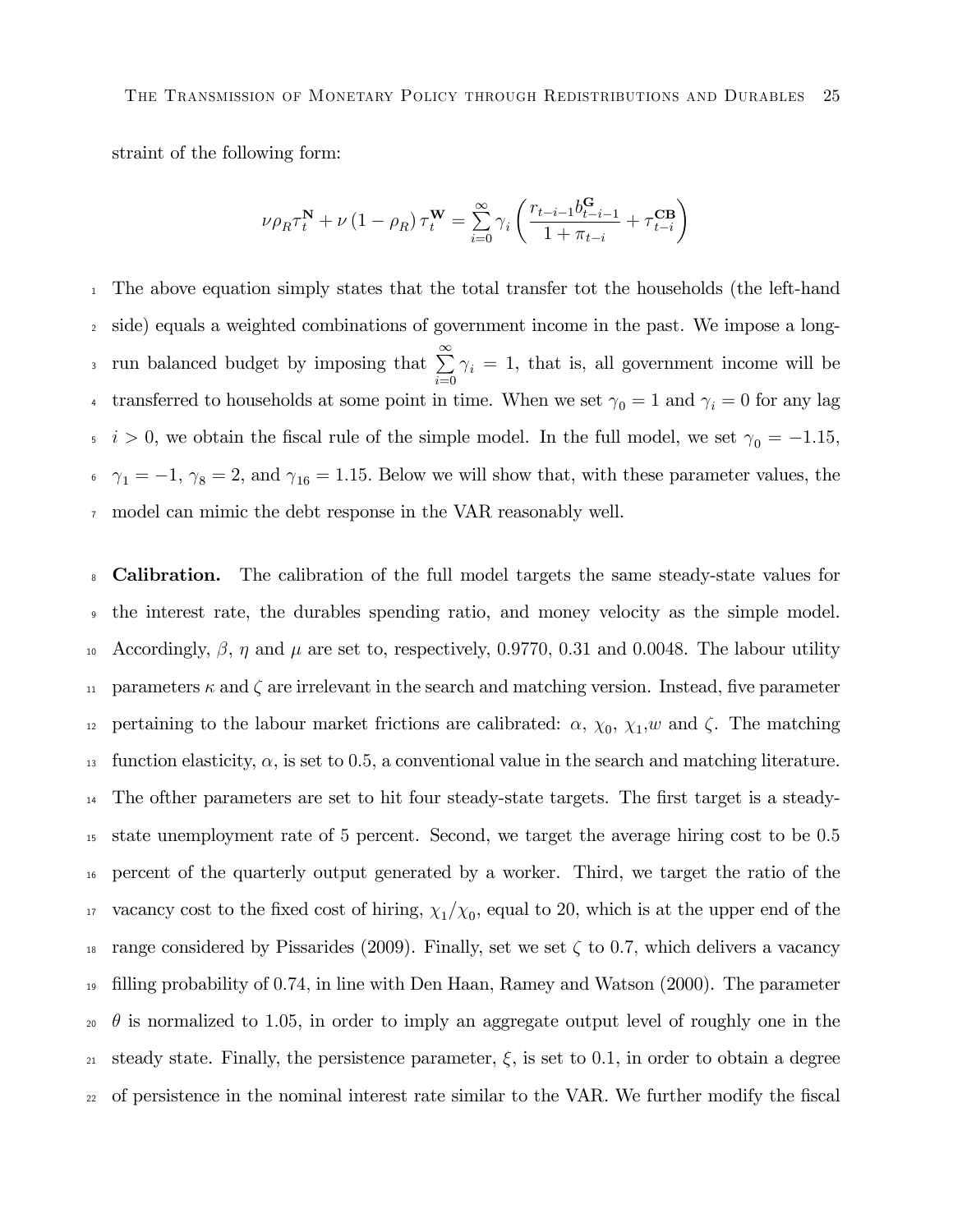policy rule as described above. All other parameter values are the same as in the simple model.

3 Model vis-à-vis empirical evidence. We now compare the model's predictions to the VAR. The blue lines in Figure 1 plot the impulse responses to an expansionary monetary policy shock in the full model. Recall that the black lines in Figure 1 are the point estimates obtained from the VAR. Two aspects of the modelís parametrization are chosen to directly match the VAR by construction. First, as it is standard, the size of the shock is chosen to match the decline of the one-year nominal interest rate, plotted in the top left panel. Second, and as discussed above, the parameters of the Öscal policy rule are chosen to match the dynamics of real public debt, plotted in the bottom right panel.

 The remaining four panels inform on the modelís quantitative performance vis-‡-vis the empirical VAR estimates. The top right panel shows that the ináation dynamics predicted by the model is similar to the VAR, although the initial spike in the model is somewhat larger than the VARís point estimate. The middle left panel shows that the model can account for much of the increase in durables expenditures. Like the VAR, the model predicts a hump- shaped increase in durables expenditures. Compared to the predictions of the simple model, displayed in Figure 2, the full model predicts a much more persistent increase in durables expenditures, due to the introduction of search and matching frictions. The responses of non-durables consumption and total consumption expenditures in the model are also in line with the VAR evidence: although the model responses are quantitatively smaller than the  $_{21}$  point estimates, they fall comfortably within the 95-percent confidence bands. We conclude that the model can quantitatively mimic, to a large extent, the empirical responses obtained from the estimated VAR.<sup>29</sup> 

 $_{24}$  Finally, let us elaborate on how the presence of search and matching frictions affects the

 $^{29}$ Both Figure 1 and Figure 2 are consistent with the VAR evidence provided by Uhlig (2005) who follows an agnostic identification approach and emphasizes that his empirical evidence is consistent with either an increase, a decrease, or no change in output following a monetary shock.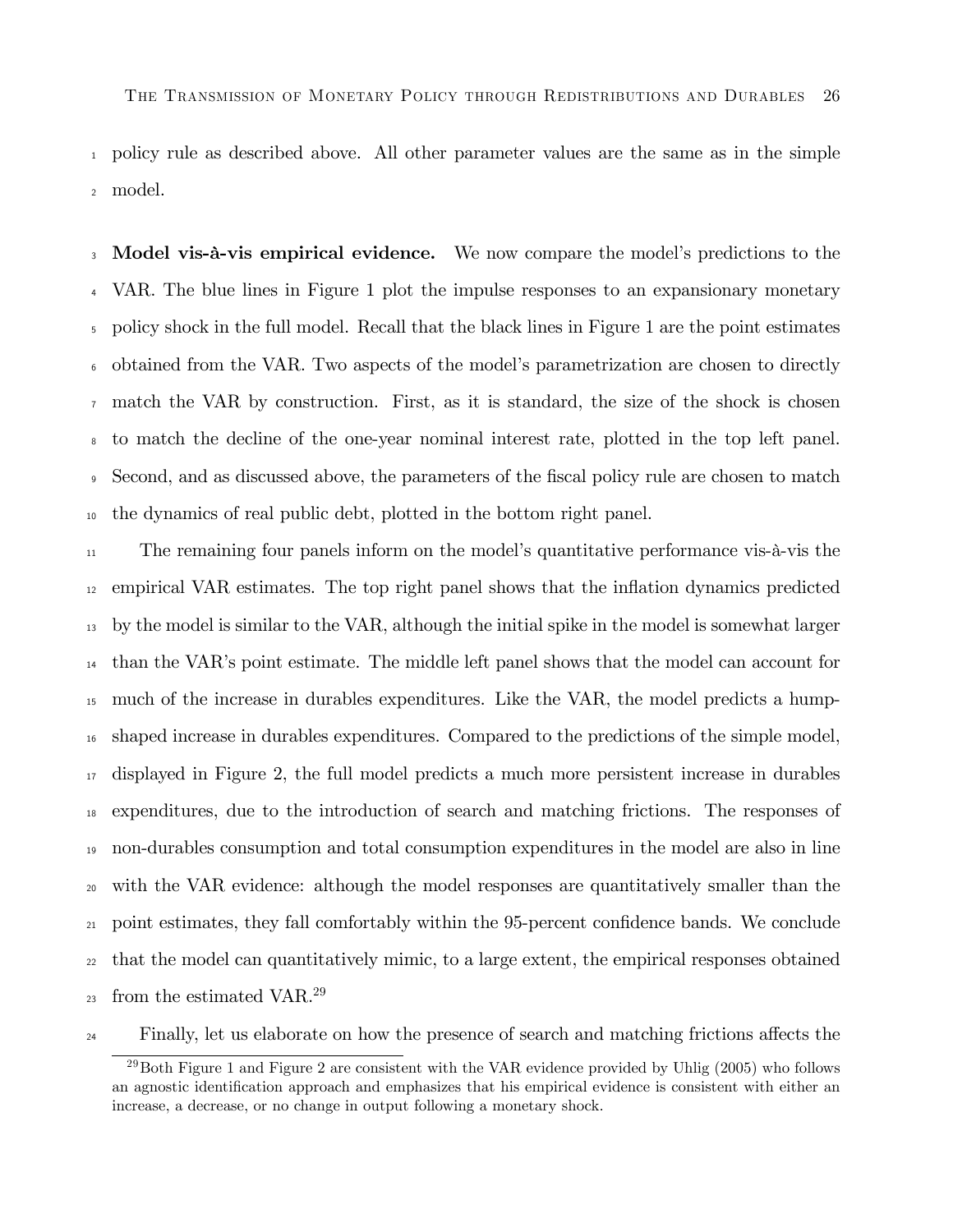<sup>1</sup> impact of monetary policy shocks on the real economy. In the full model, the labour supply <sup>2</sup> channel is absent and aggregate output is determined by firms' hiring decisions. In this econ- omy, the household sector can increase real savings not only through consumer durables, but also via investment in Örm equity. An increased desire to save among households pushes up the market value of the firms, which encourages vacancy posting and boosts employment.<sup>30</sup> Thus, in this version of the model aggregate output increases because of an increase in labor demand rather than in labor supply. Furthermore, aggregate output dynamics are governed by the employment rate, which is a slow-moving state variable that adds to the degree of endogenous persistence in the model.

#### 5. Concluding remarks

 We study the redistributive and aggregate effects of monetary policy in an economy in which the government is a large net debtor. An expansionary open market operation causes <sup>13</sup> a downward revaluation of public debt and a negative wealth effect for the private sector <sup>14</sup> as a whole, as households' revaluation losses are not fully compensated by fiscal rebates. Households respond to the fall in wealth by increasing their saving rate, which pushes down the real interest rate. Lower interest rates generate a substitution towards durable goods, causing a boom in the durable good sector. In the simple model, aggregate hours worked  $_{18}$  increase due to a labour supply effect. With search and matching frictions, aggregate hours increase as Örms post more vacancies. In all, the expansionary OMO causes an increase in output driven by the durable good sector. This response, together with the redistributive  $_{21}$  effects embedded in the model, is consistent with the empirical evidence on the effects of monetary interventions in the US economy. In this respect, our paper provides new evidence that that following an unexpected monetary policy expansion, the real value of public debt

<sup>&</sup>lt;sup>30</sup>From Equation (7) it can be seen that an increase in the discount factor,  $\Lambda_{t,t+1}$ , leads to an increase in the firm value,  $V_t$ . The free-entry condition dictates that an increase in  $V_t$  must be offset by a decline in  $\lambda_t$ , the rate at which vacancies are filled. From the matching function it the follows that hiring increases.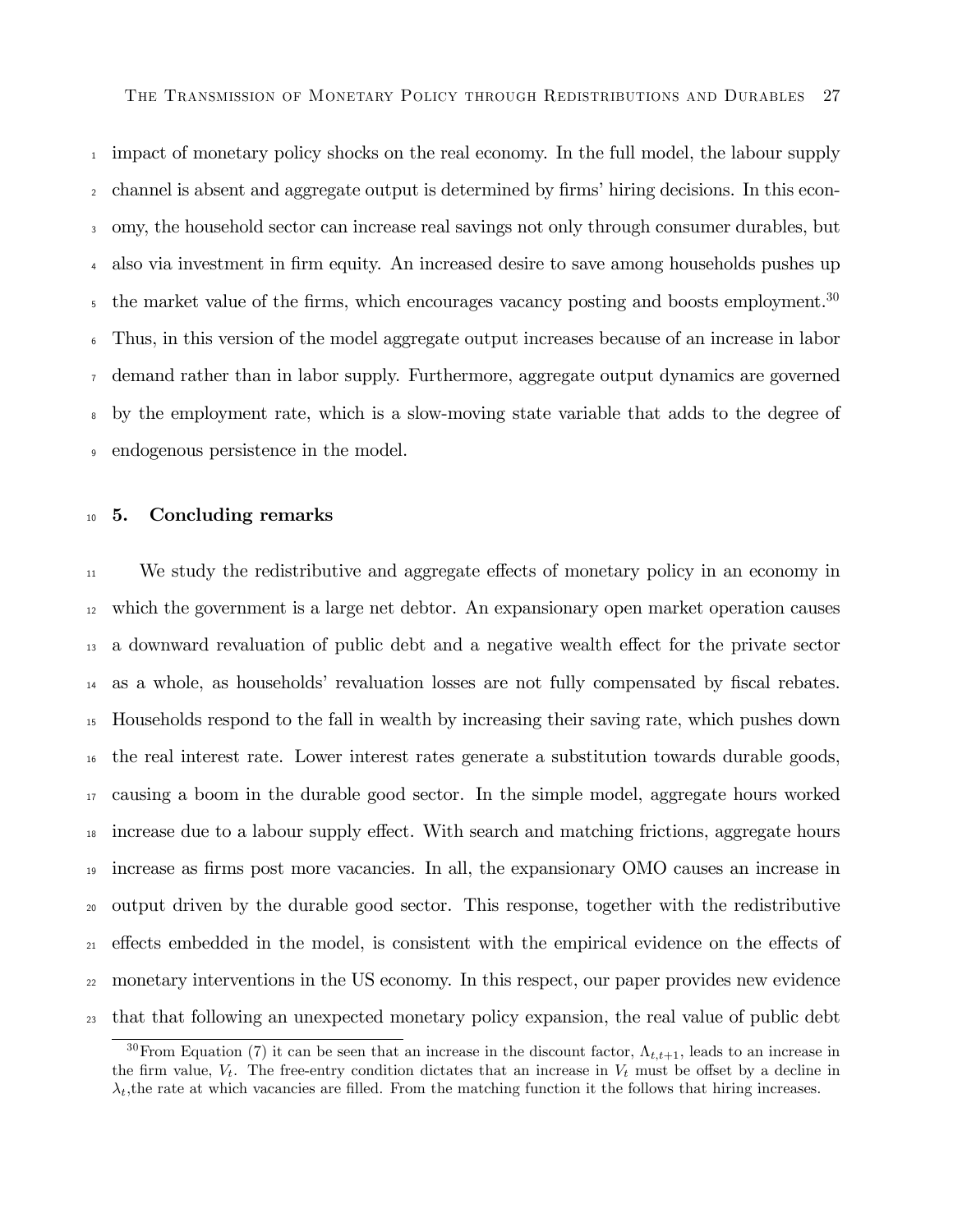<sup>1</sup> falls and the price level increases.

2 Our model thus offers a setting consistent with i) the way in which Central Banks af-<sup>3</sup> fects the policy rate; ii) empirical estimates on how such changes affects the macroeconomy <sup>4</sup> and more specifically, the durable good sector and the real value of public debt; and iii) 5 empirical evidence on the distributional effects of monetary policy. Our results address the challenge posed by Barsky, House and Kimball (2007), who pointed out a challenge in gen- erating positive co-movement between durables and non-durables in a standard sticky-price model. The mechanism emphasized in our model can thus be used to complement the work- horse New Keynesian model in monetary policy analyses. We further complement monetary propagation mechanisms which via collateral constraints and changes in relative prices, fol- lowing Iacoviello (2005). Integrating our redistribution channel into these frameworks is an important avenue for future research.

<sup>13</sup> We stress that in economies with a largely indebted government sector, monetary policy  $_{14}$  can have significant fiscal repercussions and it is hence important to take them into ac-<sup>15</sup> count to fully understand the effect of monetary interventions. In other words, fiscal policy, <sup>16</sup> even if passive, can play a critical role on how monetary policy affects the macroeconomy. <sup>17</sup> Understanding how the government redistributes its losses or windfalls through spending, <sup>18</sup> investment, and taxes is important and we plan to study this second round of redistributions <sup>19</sup> in future work.

#### <sup>20</sup> References

- 21 Adam, K. and J. Zhu (2014), "Price Level Changes and the Redistribution of Nominal Wealth
- <sup>22</sup> Across the Euro Area,î Journal of the European Economic Association, forthcoming.
- 23 Algan, Y., O. Allais, O., E. Challe, and X. Ragot (2012), "Monetary Shocks under Incomplete 24 Markets," mimeo.
- 25 Alvarez, F. and F. Lippi (2014). "Persistent liquidity effect and long run money demand, American <sup>26</sup> Economic Journal: Macroeconomics, 2014 (2), 71:107.
- $27$  Auclert, A., (2015), "Monetary Policy and the Redistribution Channel," mimeo.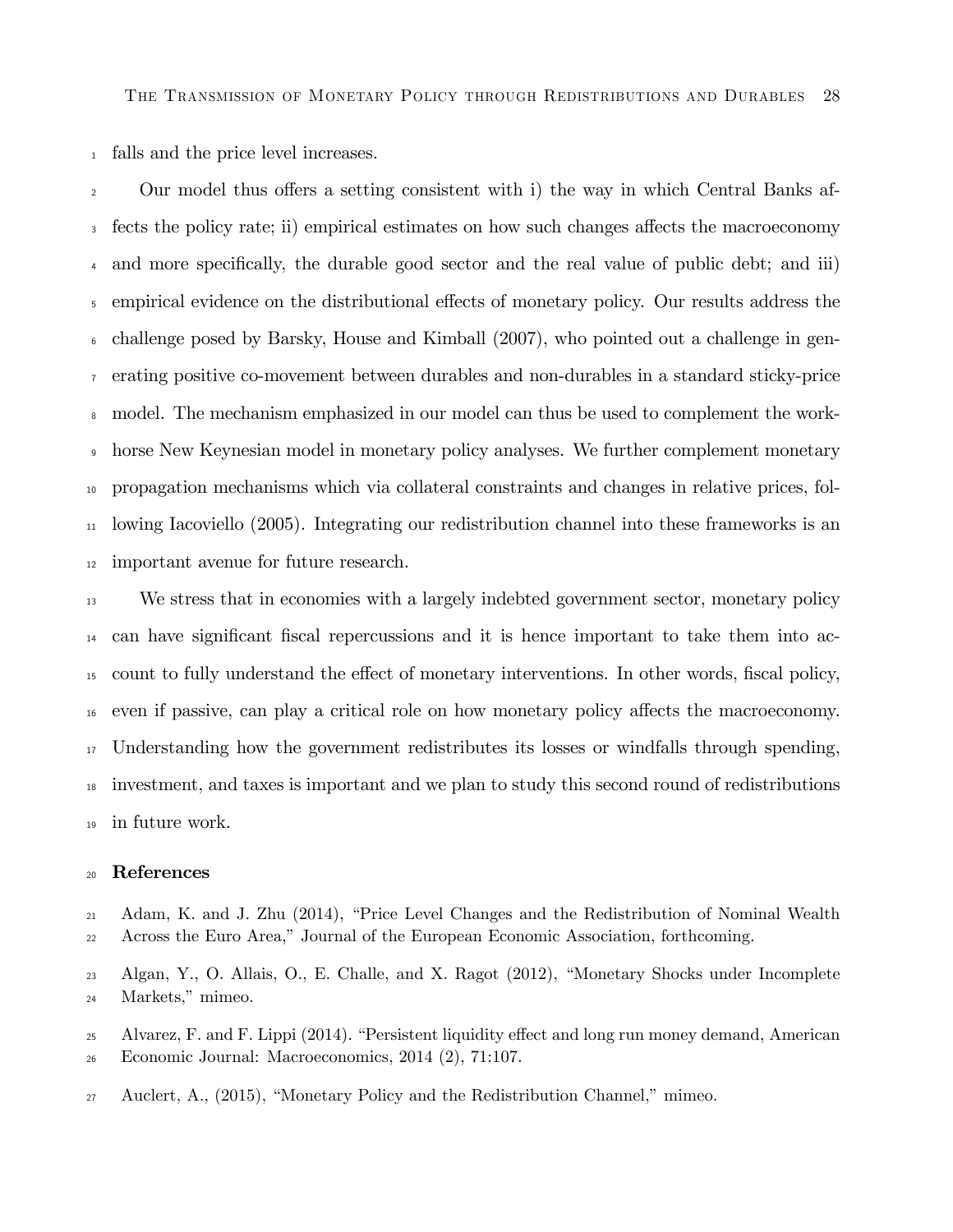- 1 Barro, R. J. (1974), "Are Government Bonds Net Wealth?," Journal of Political Economy, 82(6),  $2 \quad 1095 - 1117.$
- 3 Barsky, R.B., C. House, and M. Kimball (2007), "Sticky-price Models and Durable Goods," 4 American Economic Review,  $97(3)$ ,  $984-998$ .
- 5 Baxter, M. (1996), "Are Consumer Durables Important for Business Cycles?," The Review of <sup>6</sup> Economics and Statistics, 78(1), 147-55.
- <sup>7</sup> Bernanke, B., Boivin, J., and P.S. Eliasz (2005), "Measuring the Effects of Monetary Policy: A
- 8 Factor-augmented Vector Autoregressive (FAVAR) Approach,", The Quarterly Journal of Eco-9 nomics,  $120(1)$ ,  $387-422$ .
- 10 Castelnuovo, E. and P. Surico (2010), "Monetary Policy, Inflation Expectations and The Price <sup>11</sup> Puzzleî, Economic Journal, 120(549), 1262-1283.
- $12$  Coibion, O., Y. Gorodnichenko, L. Kueng, and J. Silvia (2012), "Innocent Bystanders? Monetary 13 Policy and Inequality in the U.S.," Berkeley manuscript.
- <sup>14</sup> Den Haan, W.J, Ramey, G. and J. Watson (2000), "Job Destruction and the Propagation of 15 Shocks," American Economic Review,  $90(3)$ : 482-498.
- 16 C. Erceg and A. Levin, (2006) "Optimal Monetary Policy with Durable Consumption Goods", <sup>17</sup> Journal of Monetary Economics, 53,1341-1359.
- 18 Doepke, M. and M. Schneider (2006a), "Inflation and the Redistribution of Nominal Wealth," <sup>19</sup> Journal of Political Economy 114 (6), 1069-1097.
- <sup>20</sup> Doepke, M. and M. Schneider (2006b), ìAggregate Implications of Wealth Redistribution: The
- <sup>21</sup> Case of Ináation,î Journal of the European Economic Association, 4, 493-502.
- 22 Gertler, M. (1999), "Government Debt and Social Security in a Life-Cycle Economy," Carnegie-<sup>23</sup> Rochester Conference on Public Policy, 50, 61-110.
- 24 Gertler, M., and P. Karadi. (2015), "Monetary Policy Surprises, Credit Costs, and Economic 25 Activity," American Economic Journal: Macroeconomics, 7(1): 44-76.
- 26 Gornemann, N., K. Kuester, and M. Nakajima (2012), "Monetary Policy with Heterogeneous 27 Agents," Philadelphia Fed Working Paper 12-21.
- 28 Grossman, S. and Weiss, L. (1983), "A transactions-based model of the monetary transmission  $29$  mechanism," American Economic Review 73(5): 871-80.
- <sup>30</sup> Iacoviello, M. (2005), "House Prices, Borrowing Constraints, and Monetary Policy in the Business <sup>31</sup> Cycleî, American Economic Review 95 (3), 739-764.
- 32 Imbens, G.W., Rubin, D.B., and B.I. Sacerdote (2001), "Estimating the Effect of Unearned Income
- 33 on Labor Earnings, Savings, and Consumption: Evidence from a Survey of Lottery Players,"
- <sup>34</sup> American Economic Review. 91(4), 778-794.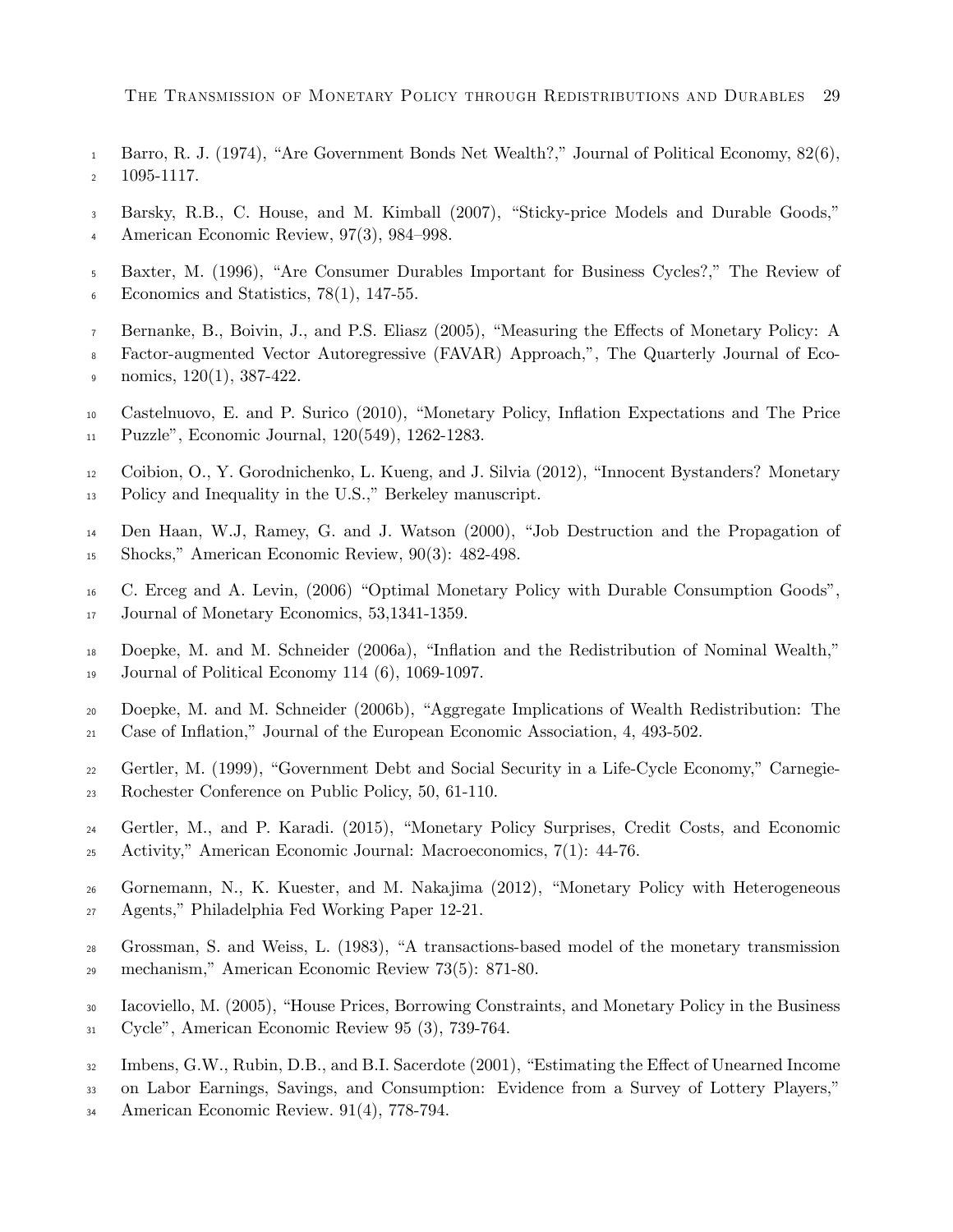- 1 Kaplan, G., B. Moll, and G. Violante (2016), "Monetary Policy According to Hank", American
- <sup>2</sup> Economic Review, forthcoming.
- 3 Lippi, F., S. Ragni and N. Trachter (2013). "State dependent monetary policy", EIEF manuscript.
- 4 Mertens, K. and M.O. Ravn (2013). "The Dynamic Effects of Personal and Corporate Income Tax
- 5 Changes in the United States." American Economic Review, 103(4): 1212-47.
- 6 Meh, C., J.V. Ríos-Rull, and Y. Terajima, "Aggregate and Welfare Effects of Redistribution of
- <sup>7</sup> Wealth Under Ináation and Price-Level Targeting,î Journal of Monetary Economics, 57(6), 637-
- <sup>8</sup> 652.
- 9 Merz, M. (1995), "Search in the Labor Market and the Real Business Cycle, Journal of Monetary 10 economics," 36, 269-300.
- 11 Monacelli, T. (2009), "New Keynesian Models, Durable Goods, and Collateral Constraints", Jour-<sup>12</sup> nal of Monetary Economics, 56(2): 242-254.
- 13 Olivei, G. and S. Tenreyro (2007), "The Timing of Monetary Policy Shocks," American Economic <sup>14</sup> Review 97 (3): 636-663.
- 15 Pissarides, C. (1990), "Equilibrium unemployment theory", Blackwell, Oxford. ISBN 0-63-115213.
- 16 Pissarides, C. (2009), "The Unemployment Volatility Puzzle: Is Wage Stickiness The Answer?,"  $17$  Econometrica,  $77(5)$ ,  $1339-1369$ .
- 18 Rotemberg, J. (1984), "A Monetary Equilibrium Model with Transactions Costs." Journal of 19 Political Economy  $92$  (1):40–58.
- 20 Schabert, A. (2004), "Interactions of Monetary and Fiscal Policy via Open Market Operations," <sup>21</sup> The Economic Journal, 114, 2004, C186-C206.
- $_{22}$  Sidrauski, M. (1967), "Rational Choice and Patterns of Growth in a Monetary Economy," Amer-<sup>23</sup> ican Economic Review 57, 534-544.
- 24 Tenreyro, S. and G. Thwaites (2016), "Pushing on a String: US Monetary Policy is Less Powerful <sup>25</sup> in Recessionsî, American Economic Journal: Macroeconomics, 8 (4), 43-74.
- 26 Wallace, N. (1981), "A Modigliani-Miller Theorem for Open Market Operations," American Eco-27 nomic Review, 71, 267–274.
- 28 Weil, P. (1991), "Is Money Net Wealth?," International Economic Review, 32, 37-53.
- $_{29}$  Werning (2015), "Incomplete Markets and Aggregate Demand," MIT manuscript.
- 30 Wong, A. (2015). "Population Aging and the Aggregate Effects of Monetary Policy." Northwestern <sup>31</sup> manuscript.
- 32 Woodford, M. (2012), "Methods of Policy Accommodation at the Interest-Rate Lower Bound,"
- <sup>33</sup> Jackson Hole symposium paper.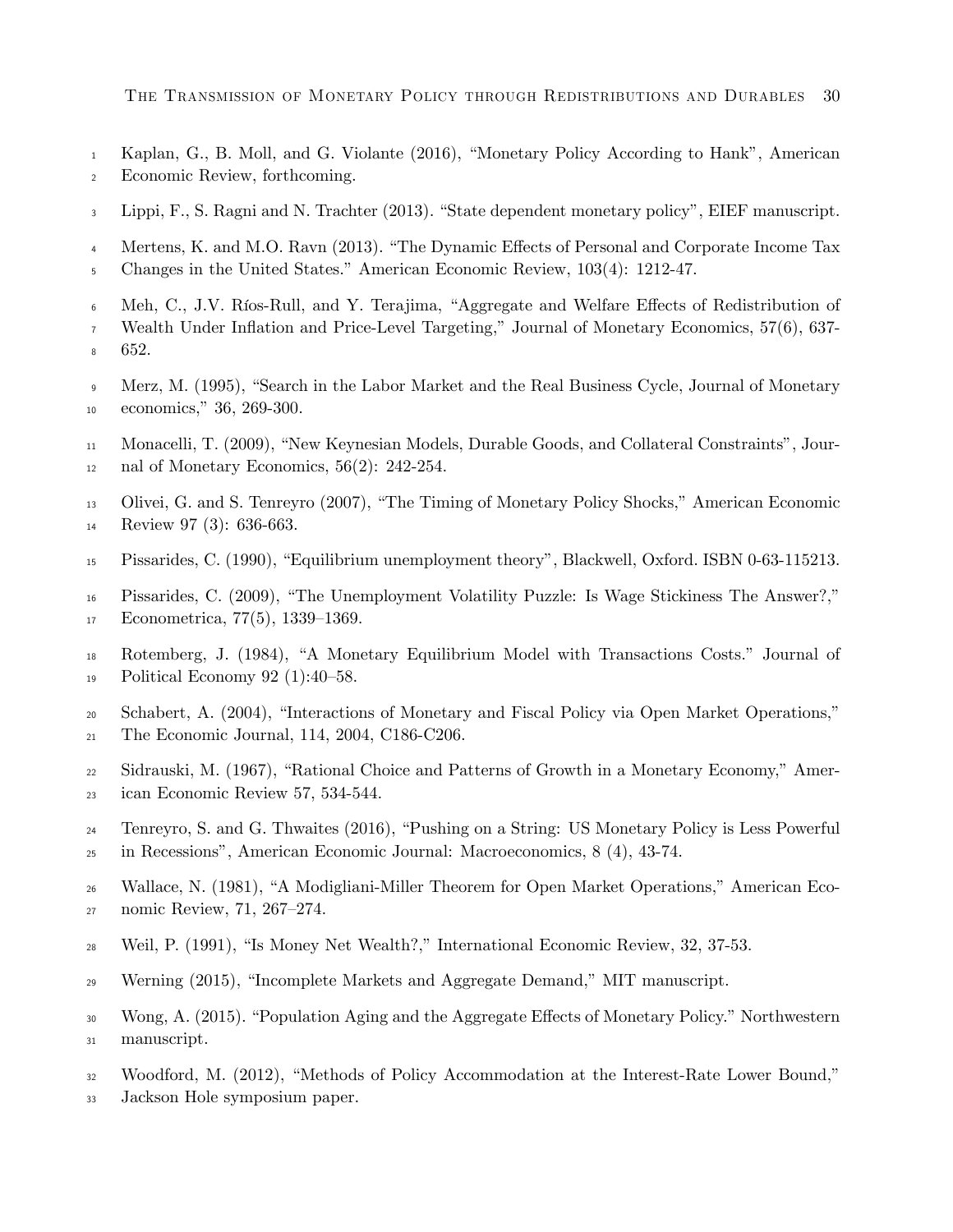| $\overline{2}$ |                                                 |                |              |                               | Table 1. Parameter values for the simple model and the full model (see Section 5) |
|----------------|-------------------------------------------------|----------------|--------------|-------------------------------|-----------------------------------------------------------------------------------|
|                |                                                 | simple         | full         | description                   | motivation                                                                        |
|                | $\beta$                                         | 0.9745         | 0.9770       | subjective discount factor    | $3\%$ s.s. annual interest rate                                                   |
|                | $\eta$                                          | 0.31           | 0.31         | durables preference param.    | $20\%$ s.s. spending on durables (NIPA)                                           |
|                | $\mu$                                           | 0.0069         | 0.0048       | money preference param.       | 1.8 s.s. M2 velocity $(\frac{y}{m})$ (FRB/NIPA)                                   |
|                | $\sigma$                                        | 1              | 1            | coef. rel. risk aversion      | convention literature                                                             |
|                | $\epsilon$                                      | 1              | 1            | intratemp. elast. of subst.   | convention literature                                                             |
|                | $\kappa$                                        | 1              |              | inv. elasticity labour supply | convention literature                                                             |
|                | $\zeta$                                         | 0.5781         |              | disutility of labor           | normalize agg. output to one                                                      |
|                | $\rho_R$                                        | 0.0063         | 0.0063       | retirement probability        | avg duration working life 40 years                                                |
| 3              | $\rho_x$                                        | 0.0125         | 0.0125       | death probability             | avg duration retirement 20 years                                                  |
|                | $\delta$                                        | 0.04           | 0.04         | depreciation rate durables    | Baxter (1996)                                                                     |
|                | $b_0^{\mathbf{G}}\\ b_0^{\mathbf{C}\mathbf{B}}$ | $-3.2$         | $-3.2$       | initial bonds Treasury        | government debt $80\%$ of ann. output                                             |
|                |                                                 | $\overline{0}$ | $\theta$     | initial bondsCentral Bank     | no initial central bank debt/bonds                                                |
|                | $\xi$                                           | 0.1            | 0.1          | coefficient monetary rule     | persistence nominal interest rate                                                 |
|                | $\chi_0$                                        |                | $1.84e^{-4}$ | variable hiring cost          | s.s. hiring cost 0.5% of output                                                   |
|                | $\chi_1$                                        |                | $3.68e^{-3}$ | fixed hiring cost             | $\chi_1/\chi_0 = 20$ (Pissarides (2009))                                          |
|                | $\alpha$                                        |                | 0.5          | matching function elasticity  | convention search literature                                                      |
|                | w                                               |                | 1.049        | real wage                     | $5\%$ s.s. unemployment rate                                                      |
|                | $\overline{g}$                                  |                | 0.7          | scaling matching function     | vacancy filling probability 0.74                                                  |

### <sup>1</sup> 6. Table and Figures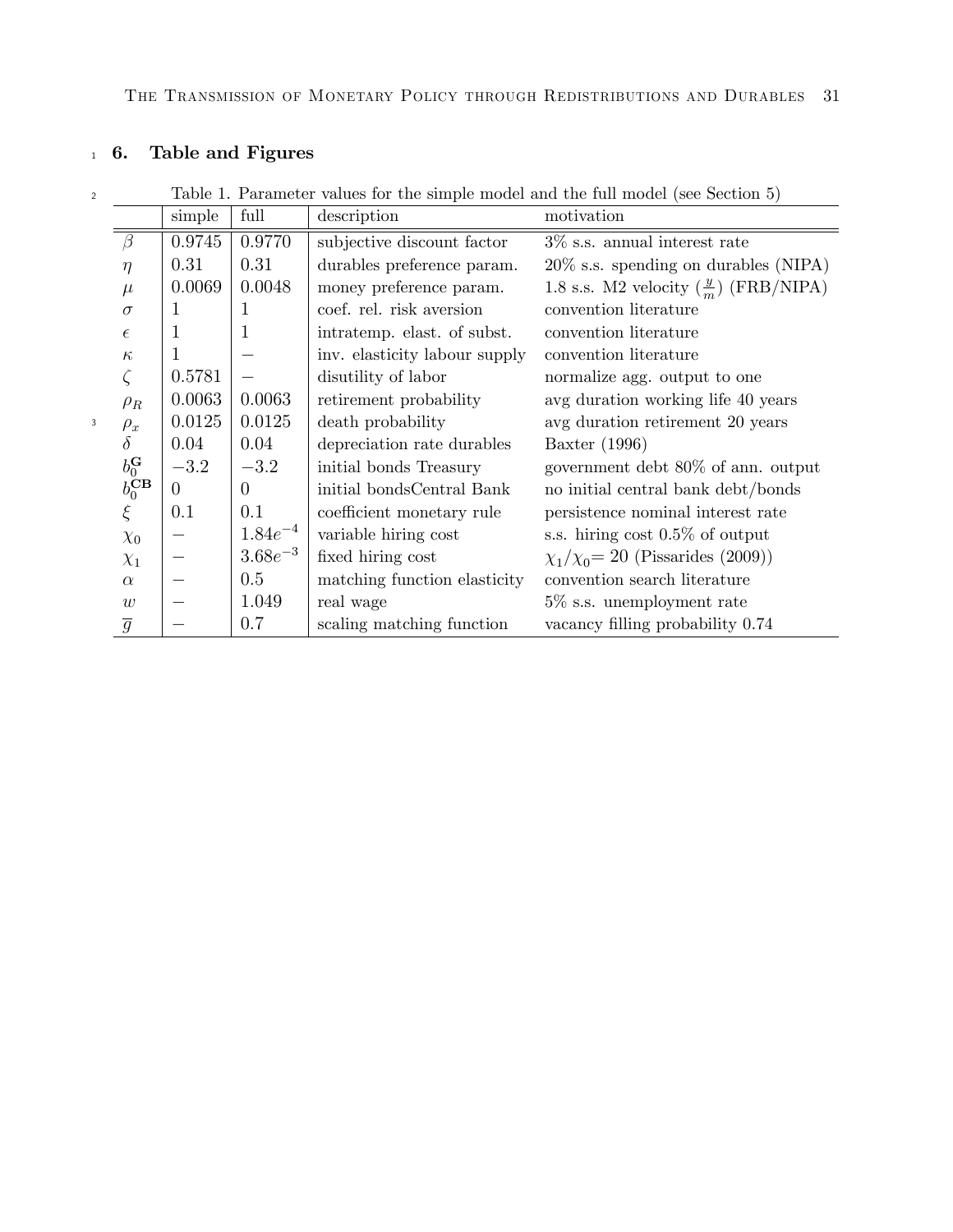

Figure 1: Responses to an Expansionary Monetary Policy Shock.

Note: The figure shows the model and estimated empirical impulse responses to an expansionary monetary policy shock, together with the 95 percent confidence bands for the empirical responses. The model responses correspond to the full model, as described in Section 5. The empirical responses are scaled to imply a maximum decline in the one-year nominal government bond rate of 75 basis points. The model responses are scaled such that the impact decline in the one-year rate coincides with the empirical point estimate.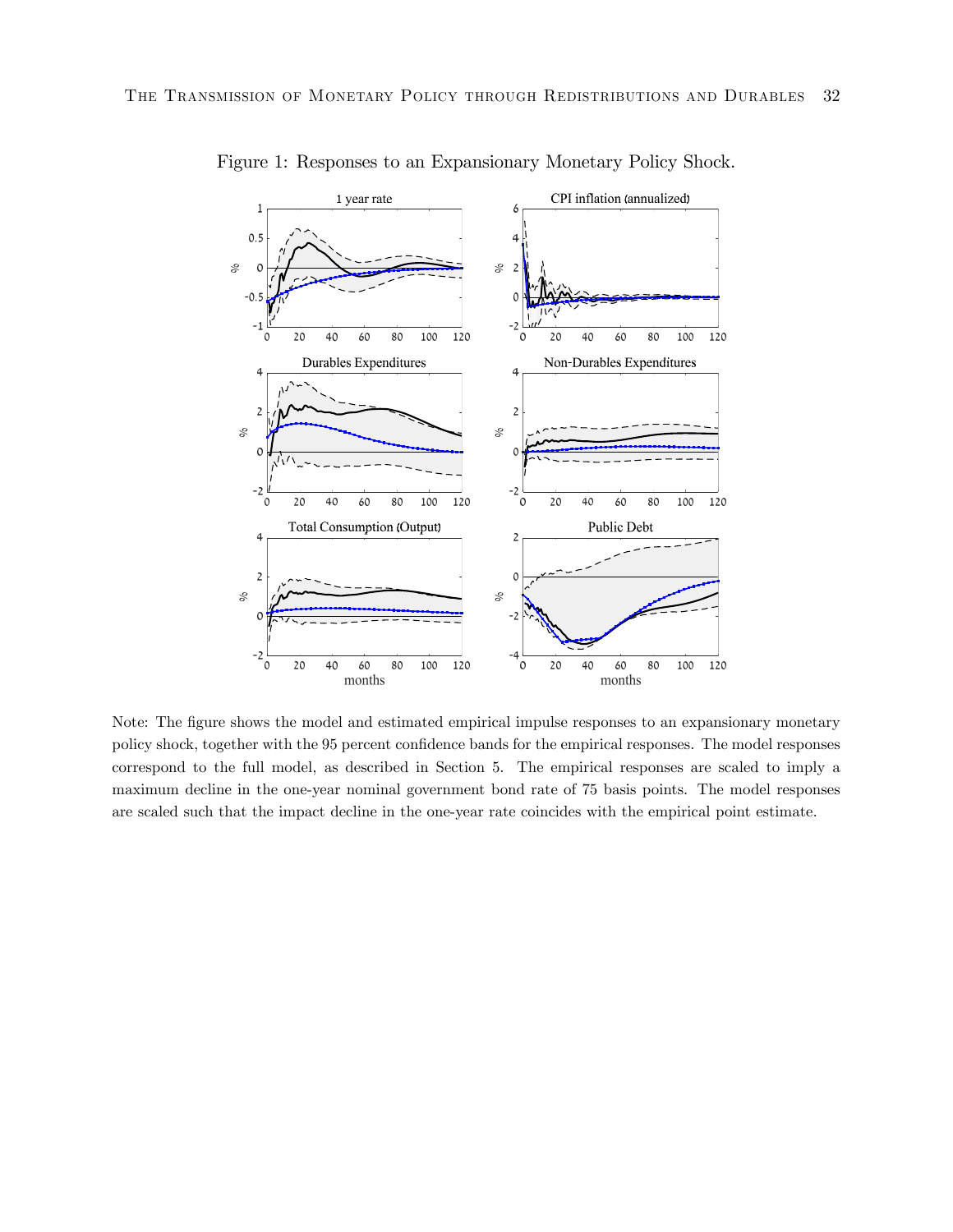

Figure 2: Responses to an Expansionary Monetary Policy Shock in the Simple Model.

Note: The figure shows the simple model's impulse responses to an annualized 75 basis point decline in the quarterly nominal interest rate, when policy is implemented, correspondingly, through OMO or helicopter drops. The model responses correspond to the simple model without search and matching frictions. Horizontal axes denote quarters after the shock.